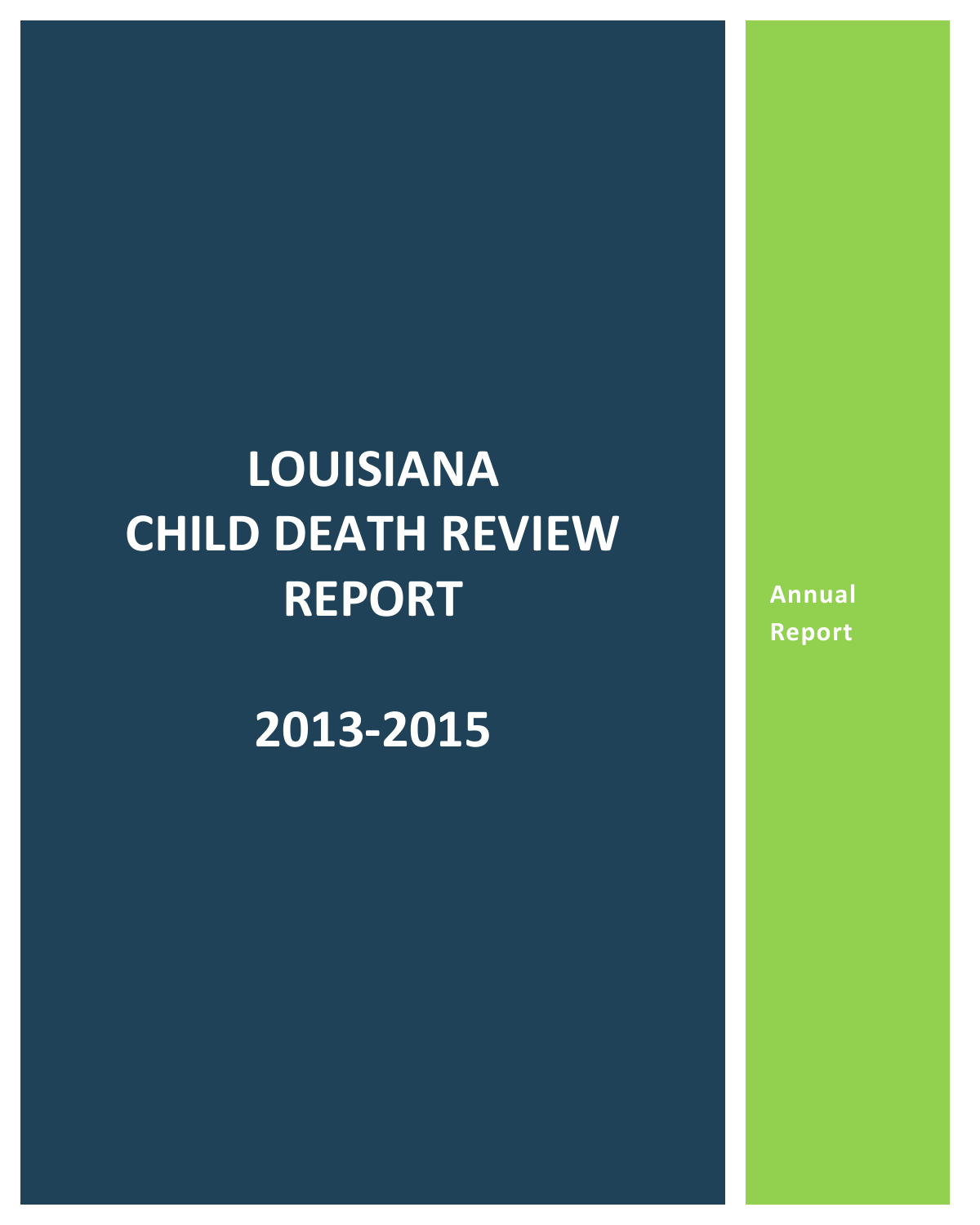### **Submitted To:**

Governor, State of Louisiana Health and Welfare Committee, Louisiana Senate Health and Welfare Committee, Louisiana House of Representatives Louisiana Child Death Review Panels

### **Report prepared by:**

Lydia Plante, M.S.P.H., Mortality Surveillance Epidemiologist, LPH-OPH Bureau of Family Health

### **Editors:**

Amy Zapata, M.P.H., Director, LDH-OPH Bureau of Family Health (BFH) Dr. Parham Jaberi, M.D. Assistant State Health Officer, LDH-OPH Lyn Kieltyka, Ph.D., M.P.H., MCH Epidemiologist, LDH-OPH, BFH Jane Herwehe, M.P.H., Data Action Team Lead, LDH-OPH, BFH Karis Schoellmann, M.P.H., Communication Innovation and Action Lead, LDH-OPH, BFH Rebecca Majdoch, M.P.H., Communication Innovation and Action Specialist, LDH-OPH, BFH Chloe Lake, M.P.H., Communication Innovation and Action Coordinator, LDH-OPH, BFH Robin Gruenfeld, M.P.H., State Maternal and Child Health Coordinator, LDH-OPH, BFH Rosaria Trichilo, M.P.H., Louisiana Pregnancy Assessment Monitoring System Coordinator, LDH-OPH, BFH

### **Acknowledgements:**

This report was made possible by the contributions of the Bureau of Family Health Regional Maternal and Child Health Coordinators: Rosa Bustamante-Forest, Christine Cornell, Martha Hennegan, Lisa Norman, Linda Pickett, Sara Dickerson, Shelley Ryan-Gray, and Nicole Soudelier. Joan Borstell and Devin George provided the vital records data presented. The work of the parish coroners, forensic pathologists, death scene investigators, law enforcement personnel, first responders, State and local Child Death Review Panel members, hospital administrators, health care providers, social service agencies and all others who have assisted in the process of gathering data and providing care and bereavement assistance to families affected by the loss of a child has been invaluable in creating meaningful death reviews and prevention recommendations. Finally, substantial information on risk factor prevalence would not be available without the Louisiana Pregnancy Risk Assessment Monitoring System (PRAMS) team; Rosaria Trichilo, Ursula Vance, Shirley Washington, and Ana Dal Corso.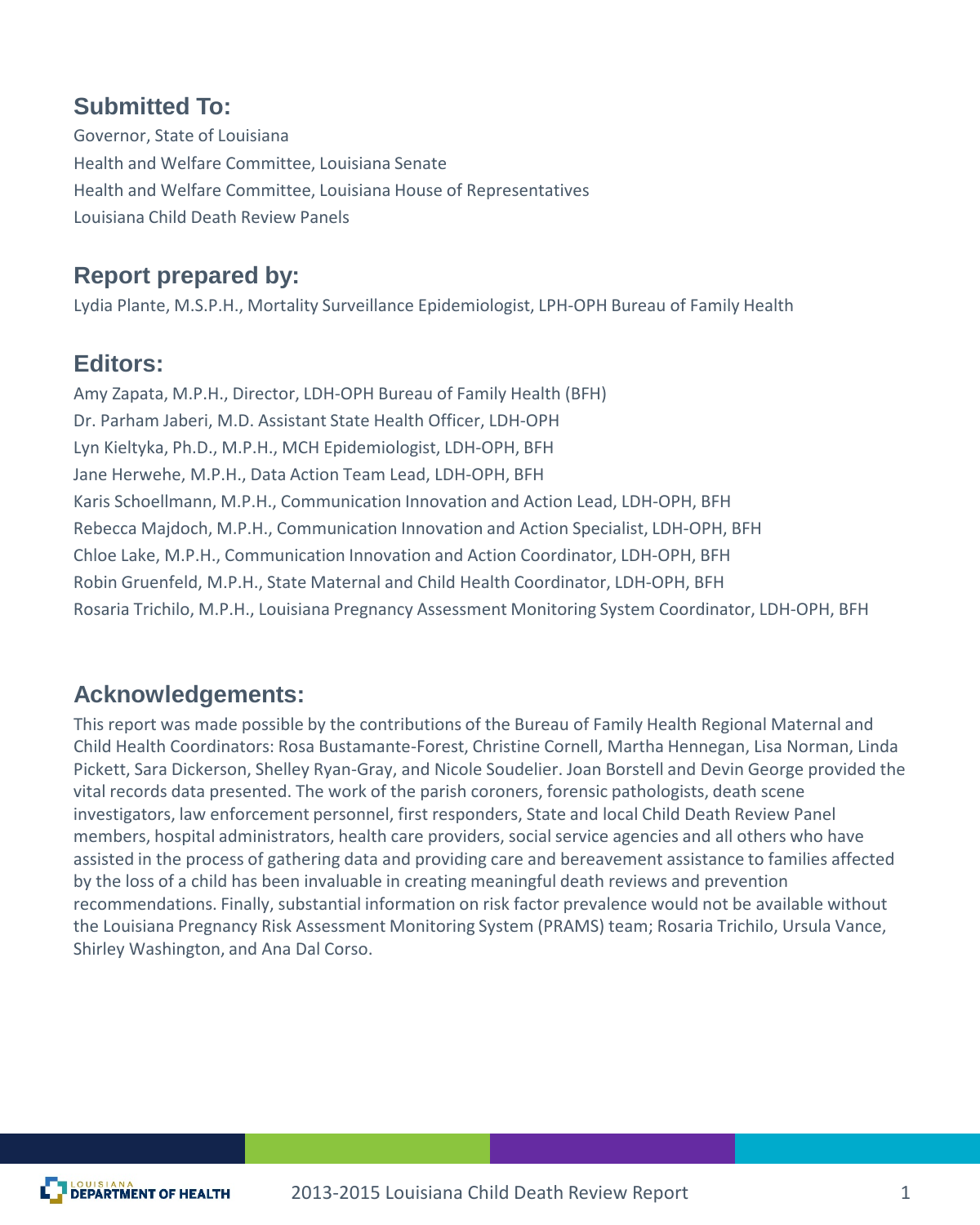# **Table of Contents**

| <b>Infant Mortality in Louisiana</b>                                                                                                               | 6             |
|----------------------------------------------------------------------------------------------------------------------------------------------------|---------------|
|                                                                                                                                                    |               |
|                                                                                                                                                    |               |
|                                                                                                                                                    |               |
|                                                                                                                                                    |               |
|                                                                                                                                                    |               |
| <b>Infant Mortality: Driving Factors and Recommendations for Prevention</b>                                                                        | 12            |
|                                                                                                                                                    |               |
|                                                                                                                                                    |               |
|                                                                                                                                                    |               |
|                                                                                                                                                    |               |
| <b>Child Mortality in Louisiana</b>                                                                                                                | $\mathbf{17}$ |
|                                                                                                                                                    |               |
|                                                                                                                                                    |               |
| <b>Child Mortality: Ages 1-4</b>                                                                                                                   | <b>20</b>     |
|                                                                                                                                                    |               |
| <b>Child Mortality: Ages 5-9</b>                                                                                                                   | 22            |
|                                                                                                                                                    |               |
| <b>Child Mortality: Ages 10-14</b>                                                                                                                 | 24            |
|                                                                                                                                                    |               |
| <b>Child Mortality: Driving Factors and Recommendations for Prevention</b>                                                                         | 26            |
|                                                                                                                                                    |               |
|                                                                                                                                                    |               |
|                                                                                                                                                    |               |
|                                                                                                                                                    |               |
| <b>Racial Disparities</b>                                                                                                                          | 31            |
|                                                                                                                                                    |               |
|                                                                                                                                                    |               |
| <b>Appendix</b><br>$\mathcal{L}^{\text{max}}_{\text{max}}$ and $\mathcal{L}^{\text{max}}_{\text{max}}$ and $\mathcal{L}^{\text{max}}_{\text{max}}$ | 34            |
|                                                                                                                                                    |               |
|                                                                                                                                                    |               |
|                                                                                                                                                    |               |
|                                                                                                                                                    |               |
|                                                                                                                                                    |               |
|                                                                                                                                                    |               |
|                                                                                                                                                    |               |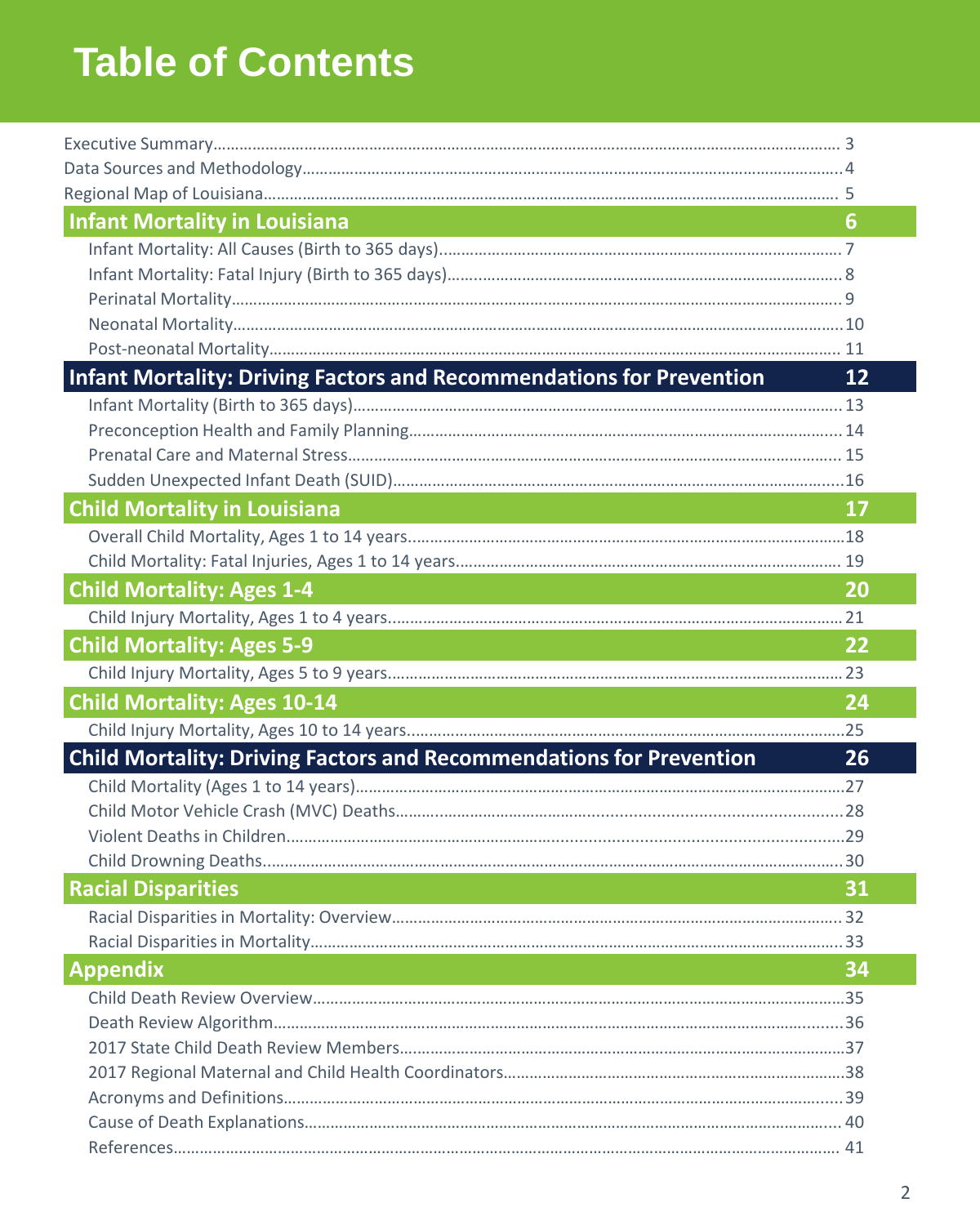### **Executive Summary Child Death Review, 2013 – 2015**

### **Mission Statement**

The mission of the Louisiana Child Death Review is to better understand how and why children die unexpectedly in Louisiana in order to reduce future injury and deaths. This is accomplished through comprehensive, multidisciplinary systems reviews of the circumstances contributing to the deaths.

### **Background**

The Louisiana Department of Health (LDH), Office of Public Health (OPH), Bureau of Family Health (BFH), coordinates the Child Death Review (CDR) Program. CDRs are mandated for unexpected deaths of children under 15 years of age, per R.S. 40:2019. State and local panels meet to review child deaths, identify risk factors, and provide recommendations for preventive action. The Louisiana Child Death Review (CDR) program is funded through the Federal Title V and Maternal and Child Health Block Grant and the Centers for Disease Control and Prevention Sudden Unexpected Infant Death Grant.

### **Summation of Data and Statistics**

Every year in Louisiana, an average of 64,000 infants are born alive. Of these infants, approximately 520 die before their first birthday, and another 220 children do not survive to their 15<sup>th</sup> birthday.

From 2013-2015, 2,223 children died, and 693 of those deaths were due to injury. This is an average of 741 **Louisiana infants and children dying each year**.

Louisiana has the highest rate of childhood death for children ages 1 through 14 in the U.S., as well as the highest rate of childhood death in children ages 1 to 4 specifically. Louisiana has the third highest rate of infant mortality in the U.S., and the third highest rate of child mortality between ages 10 through 14 in the **U.S.**

The CDR program focuses on relatively preventable and unexpected deaths. **In Louisiana, about 50% of childhood deaths are due to injury and are potentially preventable.** In infants ages 0 to 1, the leading cause of unexpected death is Sudden Unexpected Infant Death. Motor vehicle crashes (including victims both inside and outside the vehicle), drowning, and homicide are the leading causes of death for children ages 1 to 14.

### **About This Report**

To achieve sufficient sample size for statistical reporting, the 2013-2015 Louisiana CDR Report reflects infant and child mortality over a three year period. Multi-year state and regional rates are provided as well as annual averages of deaths and the leading causes of child death. Annual averages are provided to help estimate the magnitude of the issue in a one-year timeframe. When available, U.S. rates, Louisiana rates, Louisiana rankings among the United States, and Healthy People (HP) Goals are provided for comparison. The sections of the report are organized by age groups, risk factors for leading causes of death and prevention recommendations. A new feature this year is the focus on preventable injury fatalities and additional data pages are included to provide context on contributing factors. In addition to Vital Records and Child Death Case Reporting System data, Louisiana Pregnancy Risk Assessment Monitoring System (Louisiana PRAMS) data have been used to augment the risk factors and recommendations for infant mortality.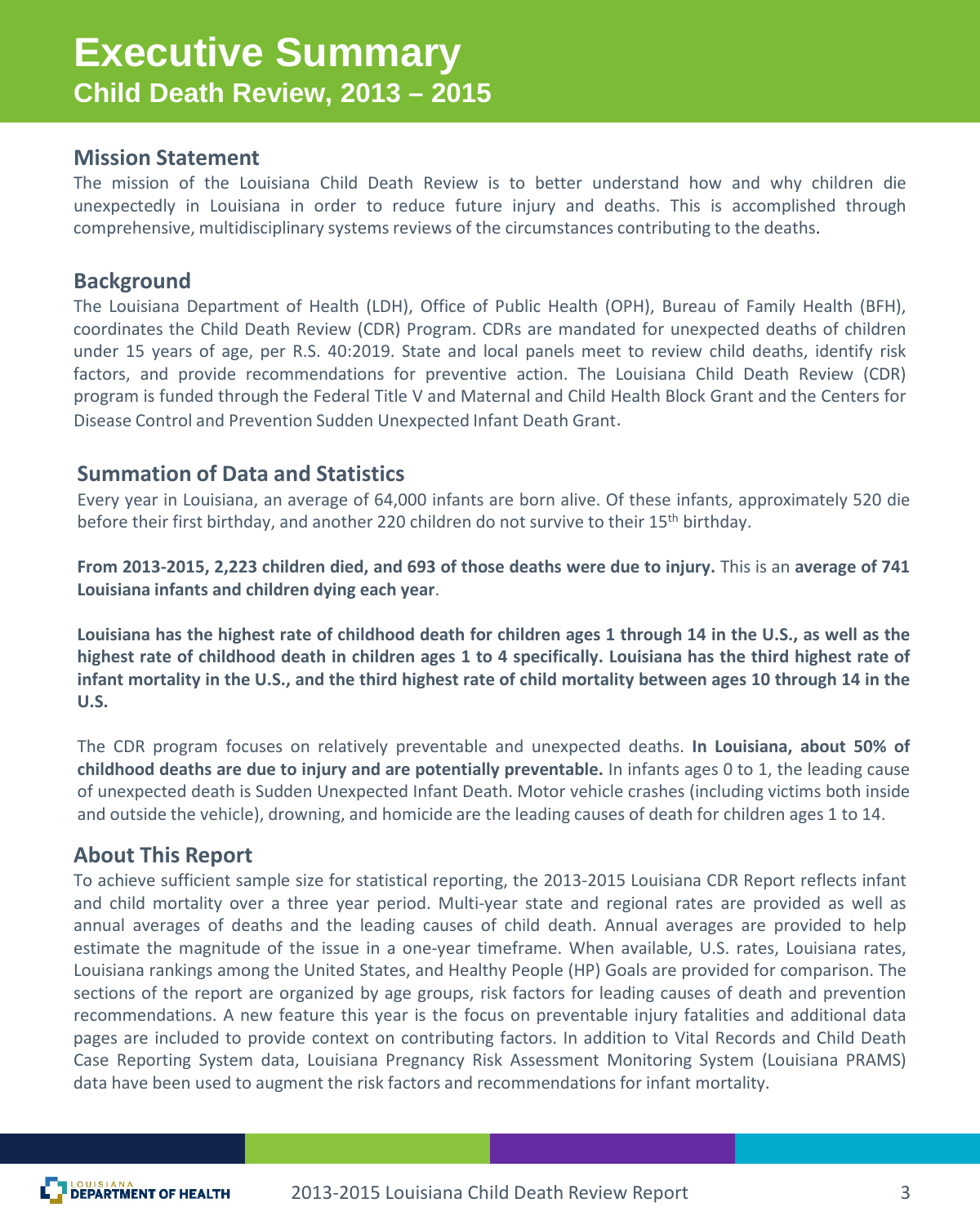### **Data Methods**

Data from the Louisiana Department of Health-OPH Vital Records and Statistics were used to categorize cause of death. The Bureau of Family Health adheres to the International Classification of Diseases (ICD-10) guidelines for determination of cause of death. In addition to furnishing cause of death, death certificates for the Louisiana Office of Vital Records were used to provide age, race, gender, date of death, and parish of residence. Louisiana-specific mortality epidemiological data is from the Louisiana Office of State Registrar and Vital Records. Data were analyzed using Statistical Analysis System (SAS) 9.2.

### **Louisiana Child Death Review Case Reporting System**

The National Center for Fatality Review and Prevention hosts data collected by Louisiana's Child Death Review.

### **Louisiana Pregnancy Risk Assessment Monitoring System**

The Louisiana Pregnancy Risk Assessment Monitoring System is a survey cooperatively managed by the Centers for Disease Control and Prevention and the Louisiana Department of Health.

### **National Data**

National level data are from the National Vital Statistics System database, CDC WONDER. Louisiana rankings are based on national data and rates may not match exactly.

### **Healthy People 2020**

Healthy People objectives are selected by a multi-disciplinary team of experts with the intention of identifying national health priorities. Every 10 years, goals are selected with the objective of meeting the targets by the end of the decade. All Healthy People objectives have standardized indicators with known numerators and denominators.

### **Data Limitations**

Many key indicators are presented at the regional level, and therefore have smaller counts. Rates based on counts less than 20 are considered unstable and should be interpreted with caution, taking into consideration that these numbers, percentages or rates may change drastically in the future. Additionally, counts of fewer than 5 are not reported to preserve confidentiality. Any cause of death category with counts fewer than 5 were collapsed into an "other" category. Unstable rates are noted with an asterisk. Furthermore, trends based on unstable rates are not represented in this report. For example, Hispanic counts were not examined independently as white<sup> $\dagger$ </sup> and black $\dagger$  counts were, due to smaller counts.

# **Data Footnotes**

\*Rates based on counts less than 20 are unstable and may vary widely from future reports.

ƚ black indicates non-Hispanic black, and white indicates non-Hispanic white.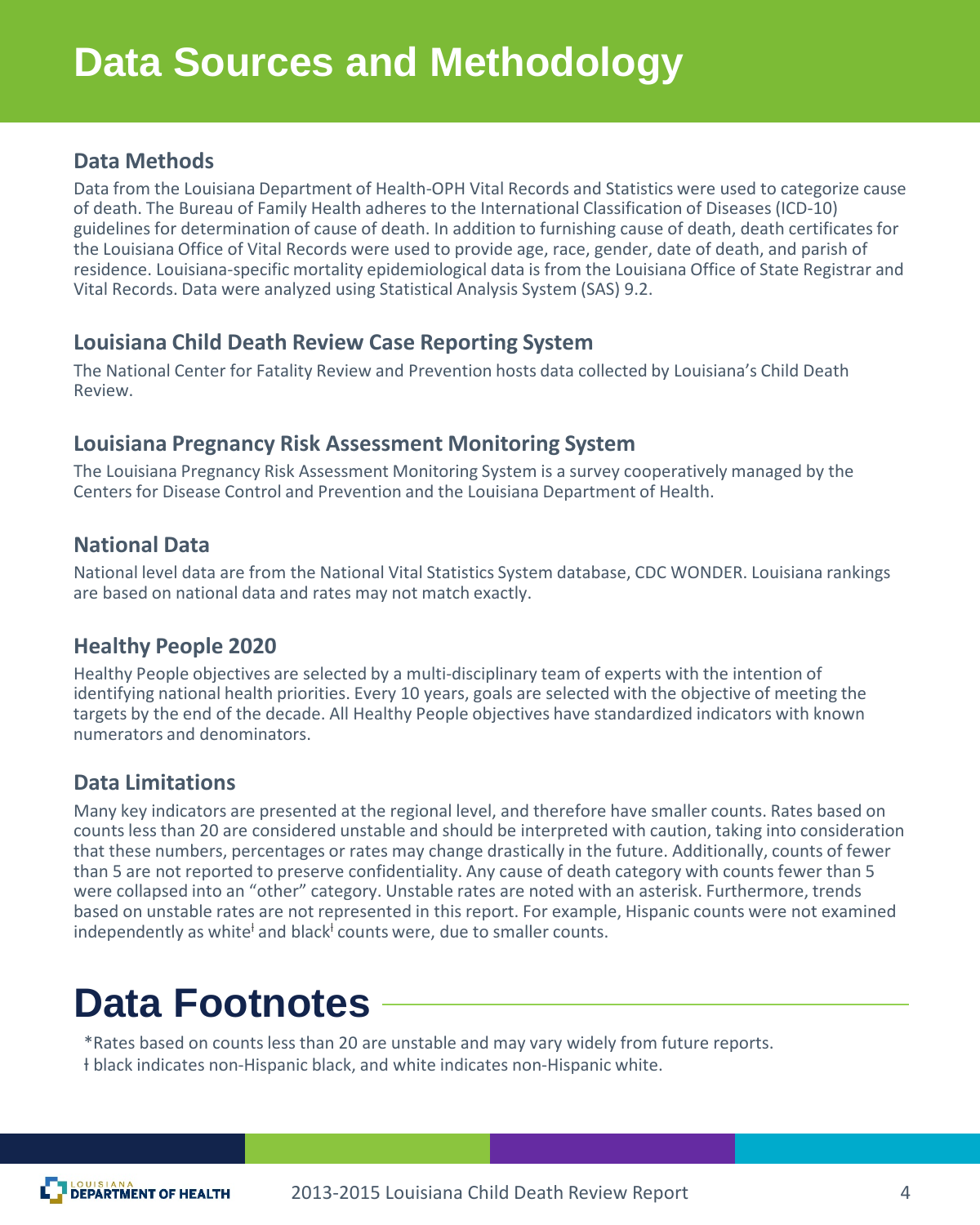# **Regional Map of Louisiana**



| <b>Region</b>  | <b>Area</b>        | <b>Parishes within Region</b>                                                  |
|----------------|--------------------|--------------------------------------------------------------------------------|
| 1              | New Orleans        | Jefferson, Orleans, Plaquemines, St. Bernard                                   |
| $\overline{2}$ | <b>Baton Rouge</b> | Ascension, East Baton Rouge, East Feliciana, Iberville, Pointe Coupee, West    |
|                |                    | Baton Rouge, West Feliciana                                                    |
| 3              | Houma              | Assumption, Lafourche, St. Charles, St. James, St. John the Baptist, St. Mary, |
|                |                    | Terrebonne                                                                     |
|                | Lafayette          | Acadia, Evangeline, Iberia, Lafayette, St. Landry, St. Martin, Vermillion      |
| 5              | Lake Charles       | Allen, Beauregard, Calcasieu, Cameron, Jefferson Davis                         |
| 6              | Alexandria         | Avoyelles, Catahoula, Concordia, Grant, La Salle, Rapides, Vernon, Winn        |
| $\overline{7}$ | Shreveport         | Bienville, Bossier, Caddo, Claiborne, DeSoto, Natchitoches, Red River, Sabine, |
|                |                    | Webster                                                                        |
| 8              | Monroe             | Caldwell, East Carroll, Franklin, Jackson, Lincoln, Madison, Morehouse,        |
|                |                    | Ouachita, Richland, Tensas, Union, West Carroll                                |
| 9              | Hammond/Slidell    | Livingston, St. Helena, St. Tammany, Tangipahoa, Washington                    |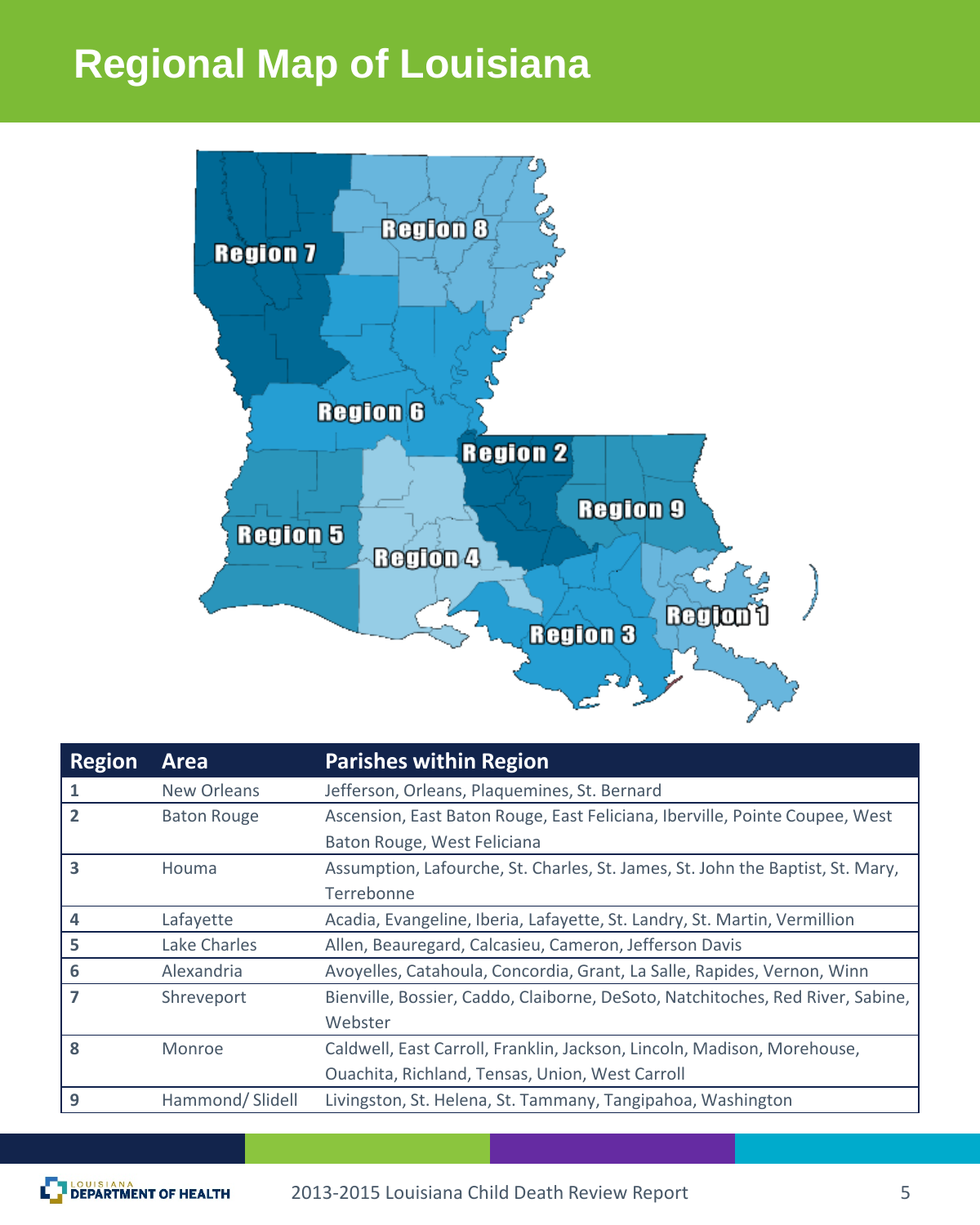# **Infant Mortality in Louisiana**

**2013-2015 Data**

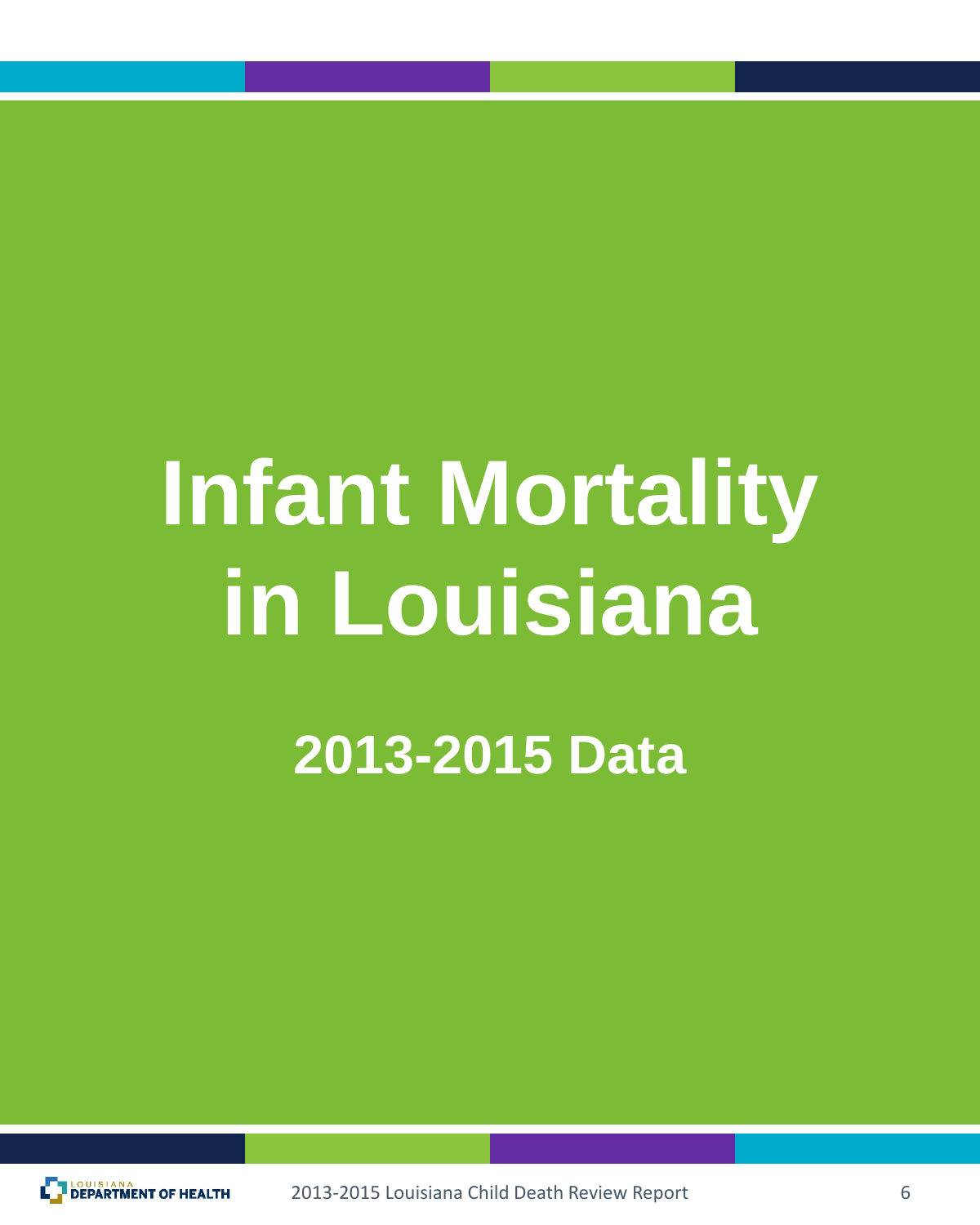### **Every year in Louisiana, an average of 518 infants die before they reach their first birthday. <sup>1</sup>**



The Louisiana infant mortality rate from 2013-2015 is 8.1 deaths per 1,000 live births. The U.S. infant mortality rate during the same period was 5.9 deaths per 1,000 live births. **140** fewer babies would die each year if Louisiana had the same infant mortality rate as the U.S.

| U.S. Rate $2$<br>Louisiana Rate <sup>1</sup>     |     | HP2020 Goal <sup>3</sup> |      |                         | LA Ranking <sup>2</sup> |                |    |                 |     |    |
|--------------------------------------------------|-----|--------------------------|------|-------------------------|-------------------------|----------------|----|-----------------|-----|----|
| 8.1                                              | 5.9 | 6.0                      |      | 3rd highest in the U.S. |                         |                |    |                 |     |    |
| Infant Deaths by Region (2013-2015) <sup>1</sup> |     | $\mathbf{1}$             | 427  | $\overline{3}$          | $\overline{4}$          | $\mathsf{S}^1$ | 6  |                 | - 8 | 9  |
| Average Annual Infant Deaths Counts              |     | 82                       | 104  | 44                      | 63                      | 28             | 28 | - 73            | 41  | 55 |
| Infant Mortality Rate, per 1,000 live births     |     | 7.0                      | 11.2 | 8.0                     | 7.1                     | 6.9            |    | 6.3 9.6 8.5 7.4 |     |    |

### **Causes of Infant Death**

### **Each year, an average of…1**

- **234** infants die from conditions originating in the perinatal period
- **98** infants die from to Sudden Unexpected Infant Death (SUID)
- **88** infants die from congenital anomalies
- **24** infants die from injuries not related to sleep environments
- **74** infants die from other medical reasons



### **Key Points**

- Louisiana has the third highest rate of infant mortality in the country.
- 45% of these deaths are due to perinatal period conditions, which often relate to women's health at the time of conception. Therefore, improving maternal health before and after conception is an integral part of preventing infant mortality.
- Conditions from the perinatal period, such as low birthweight and premature birth, are known risk factors for the second most common cause of death in Louisiana – Sudden Unexpected Infant Death.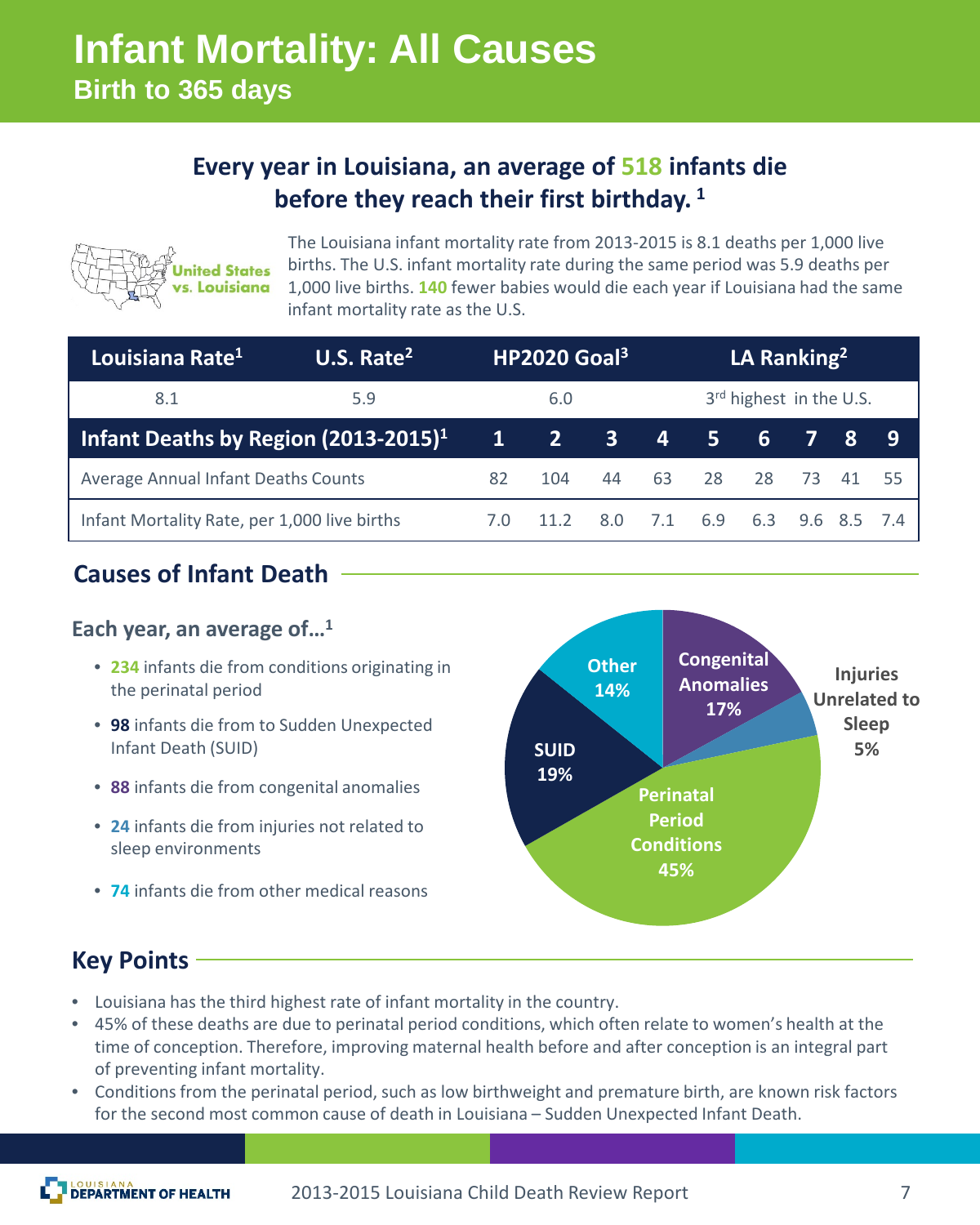### **Infant Mortality: Fatal Injury Birth to 365 days**

### **Every year in Louisiana, an average of 122 infants die from an injury before they reach their first birthday.** <sup>1</sup>



- SUIDs are by far the most common cause of injury-related infant deaths.
- Risk factors for SUID include co-sleeping, tummy sleeping, bed-sharing, and sleeping with loose bedding or objects.
- In Louisiana, most SUID deaths occur when the infant is 2 to 3 months old. Those deaths involve sleeping in something other than a crib or bassinette (78%), sleeping with loose bedding or toys (75%), and/or sleeping with an adult (63%), among other risk factors. <sup>4</sup>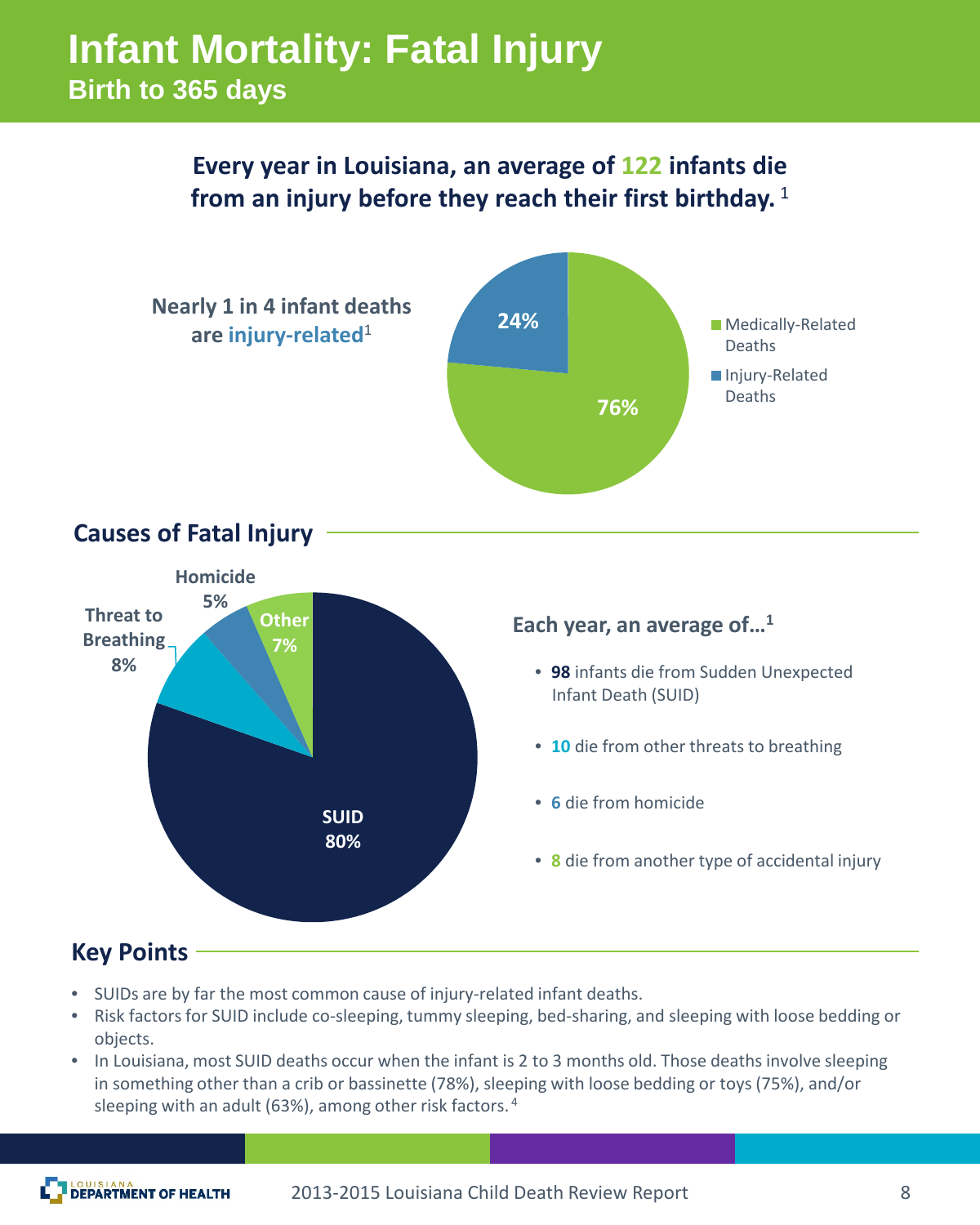### **Every year in Louisiana, an average of 552 infants die during the perinatal period.**<sup>1</sup>



In Louisiana, most infants who do not reach their first birthday die during the perinatal period. This period includes fetal deaths and infants who die up to 7 days post birth. The majority of these deaths are stillbirths, which have a variety of causes. The Louisiana perinatal mortality rate from 2013 to 2015 was **8.7** deaths per 1,000 live births and fetal deaths.

### **Causes of Death During the Perinatal Period**

### **Each year, an average of…1**

- **313** infants are stillborn
- **182** infants die from conditions originating from the perinatal period
- **45** infants die from congenital anomalies
- **12** infants die from another cause



### **Key Points**

• Maternal health is strongly tied to fetal and infant health. This includes preconception health, as well as health during and after pregnancy. An important part of reducing infant mortality is helping women achieve optimal health throughout their lives.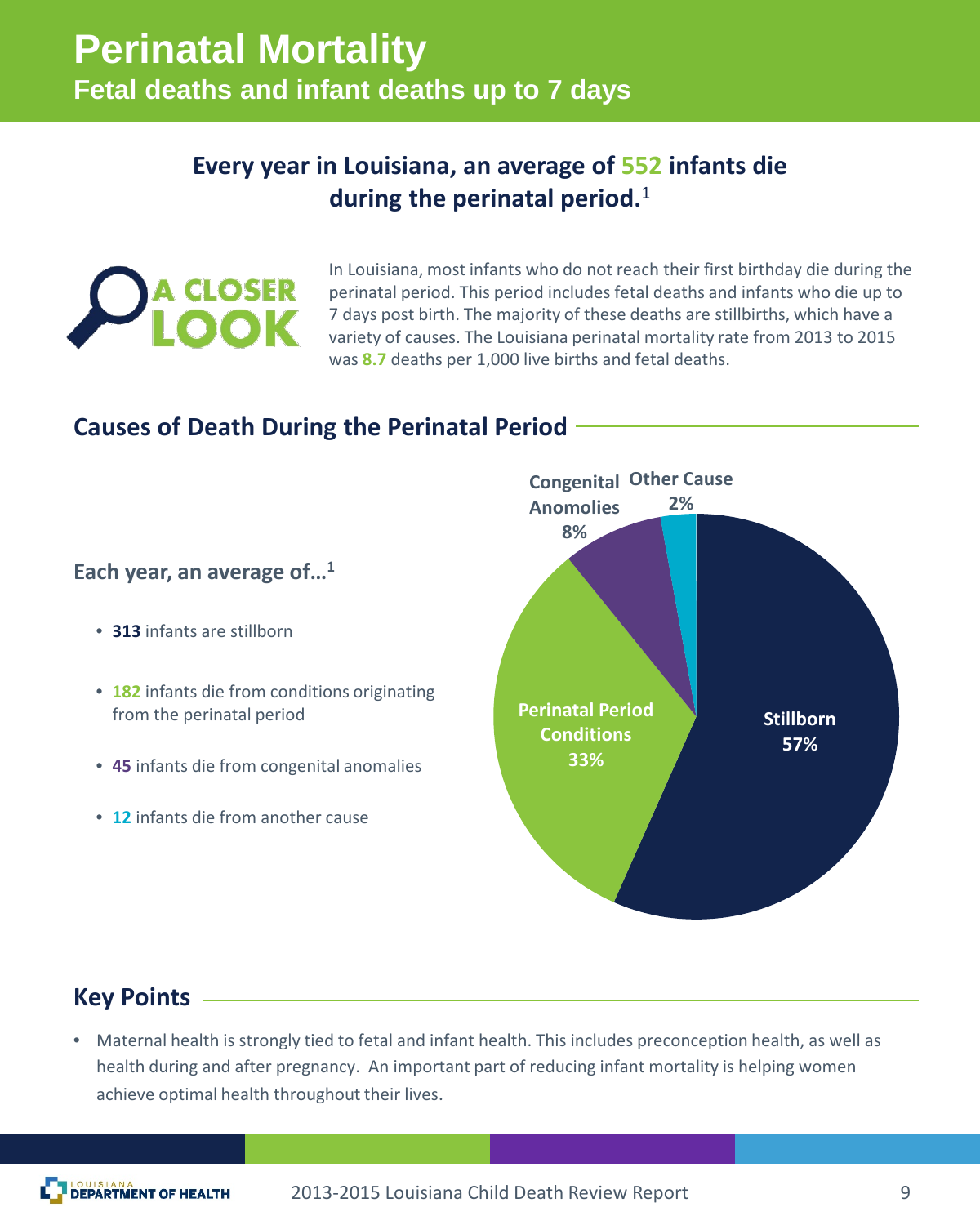### **Every year in Louisiana, an average of 302 infants die during the neonatal period.**<sup>1</sup>



In Louisiana, the neonatal period (between 0 and 28 days after birth) is the second highest period of death during infancy. The Louisiana neonatal mortality rate from 2013 to 2015 was 4.7 deaths per 1,000 live births.

| Louisiana Rate <sup>1</sup> | U.S. Rate $2$ | $HP2020$ Goal <sup>3</sup> | LA Ranking <sup>2</sup> |
|-----------------------------|---------------|----------------------------|-------------------------|
|                             | Unavailable   |                            | Unavailable             |

### **Causes of Death During the Neonatal Period**



### **Key Points**

• Maternal health is strongly tied to fetal and infant health. This includes preconception health, as well as health during and after pregnancy. An important part of reducing infant mortality is helping women achieve optimal health throughout their lives.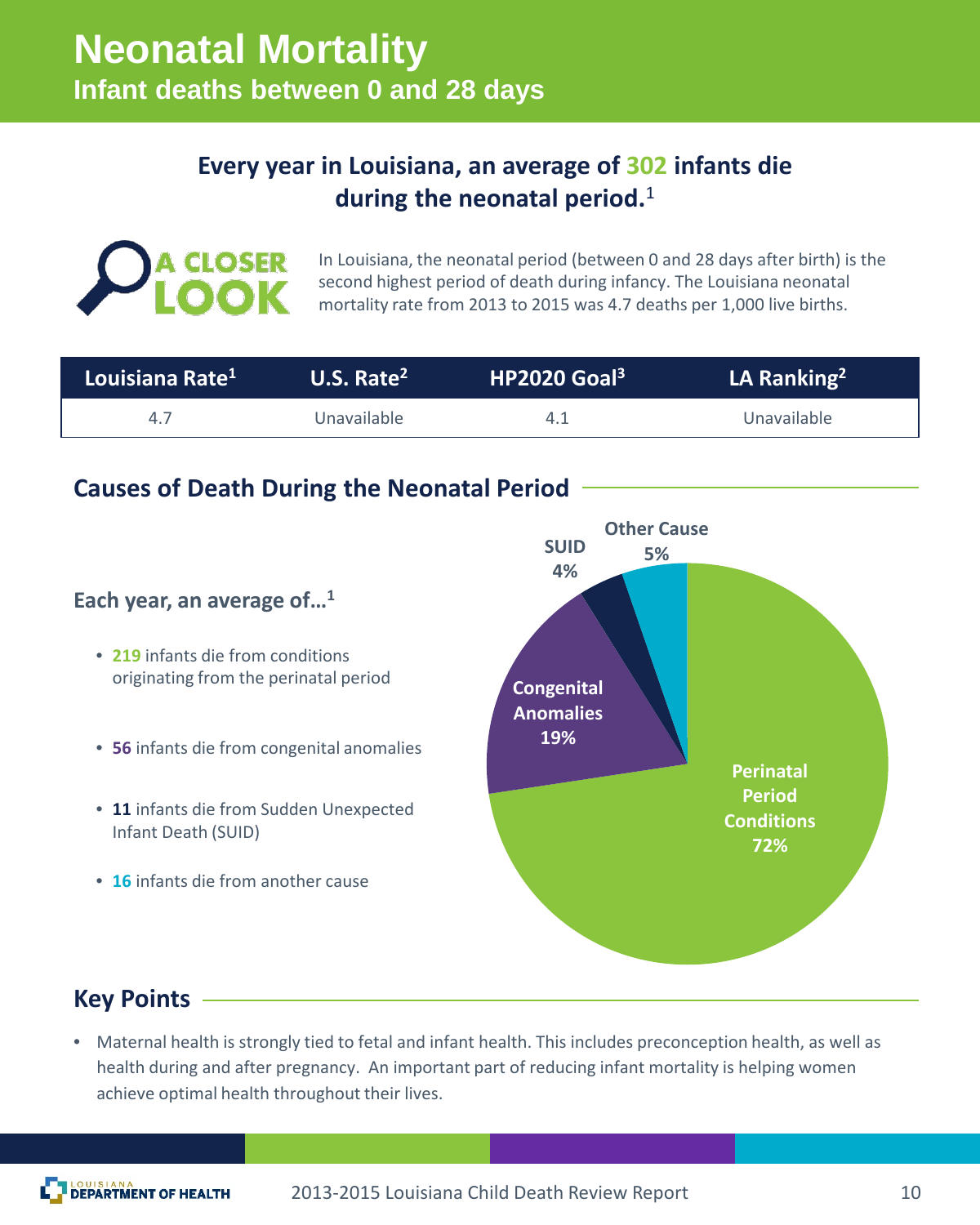### **Every year in Louisiana, an average of 214 infants die during the post-neonatal period.**<sup>1</sup>

In Louisiana from 2013 to 2015, the highest rates of infant mortality are during the perinatal and neonatal periods. While the post-neonatal period has the lowest infant mortality rate, the **causes of death are more preventable in this period**. For example, 42% of deaths during the post-neonatal period are due to Sudden Unexpected Infant Death, which could be prevented through safe sleep practices and managing risk factors.

| Louisiana Rate <sup>1</sup> | <b>U.S. Rate</b> | $HP2020$ Goal <sup>3</sup> | <b>LA Ranking</b> |
|-----------------------------|------------------|----------------------------|-------------------|
| 3.3                         | Unavailable      | 2.0                        | Unavailable       |

### **Causes of Death During the Post-neonatal Period**

52% of deaths during the post-neonatal period are injury-related, which includes both SUID and injury.



### **Key Points**

- During the post-neonatal period, infants are much more likely to die from SUID than of conditions related to the perinatal period, which is also the top category of death during the perinatal and neonatal periods.
- SUID is considered largely preventable through reduction in risk factors. Some of these risk factors (unsafe sleeping conditions, low birth weight, prematurity, maternal smoking) trace back to maternal health. Therefore, improving maternal health is also an important part of preventing SUID.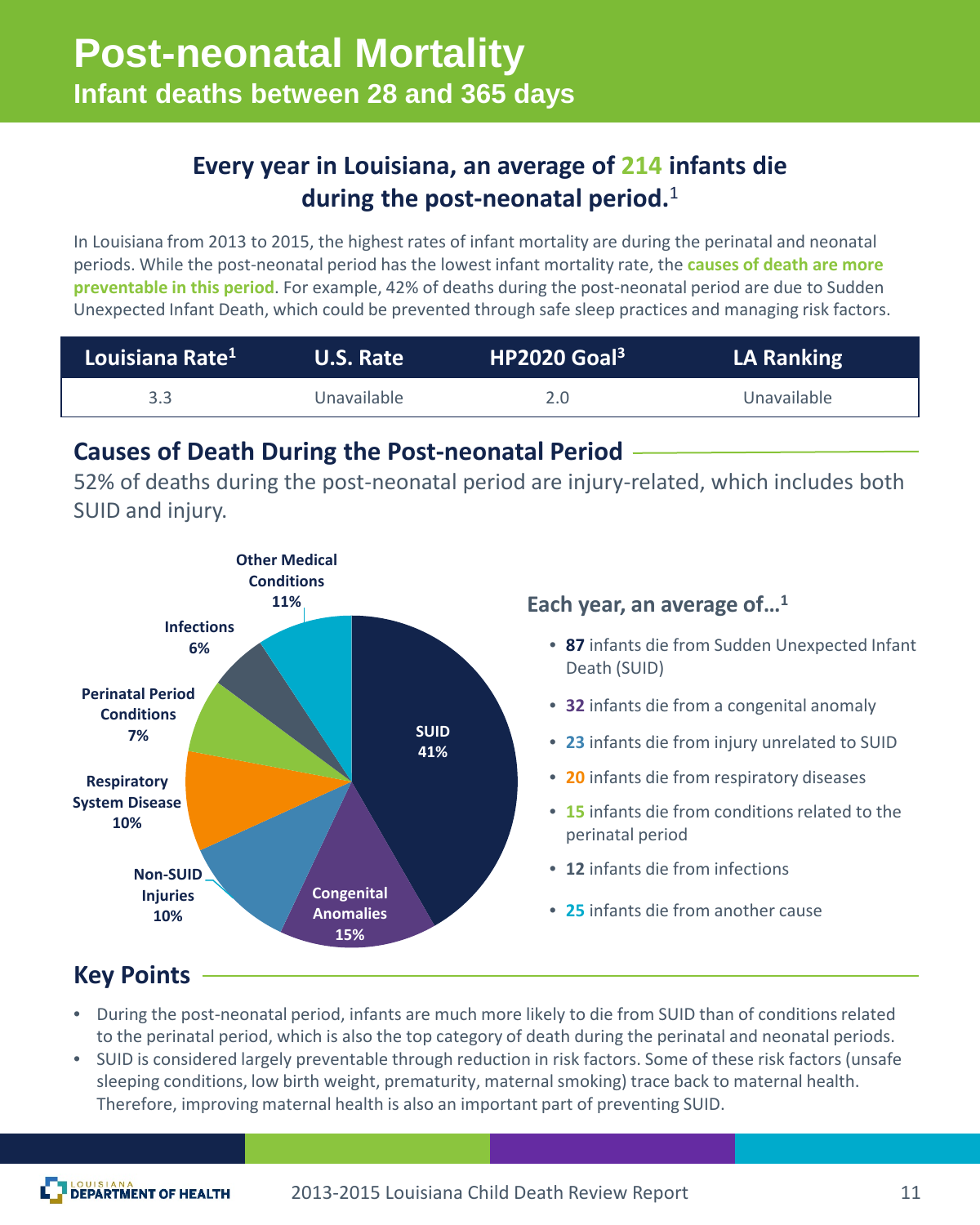# **Infant Mortality in Louisiana**

**Driving factors behind the leading causes of infant deaths and recommendations for prevention**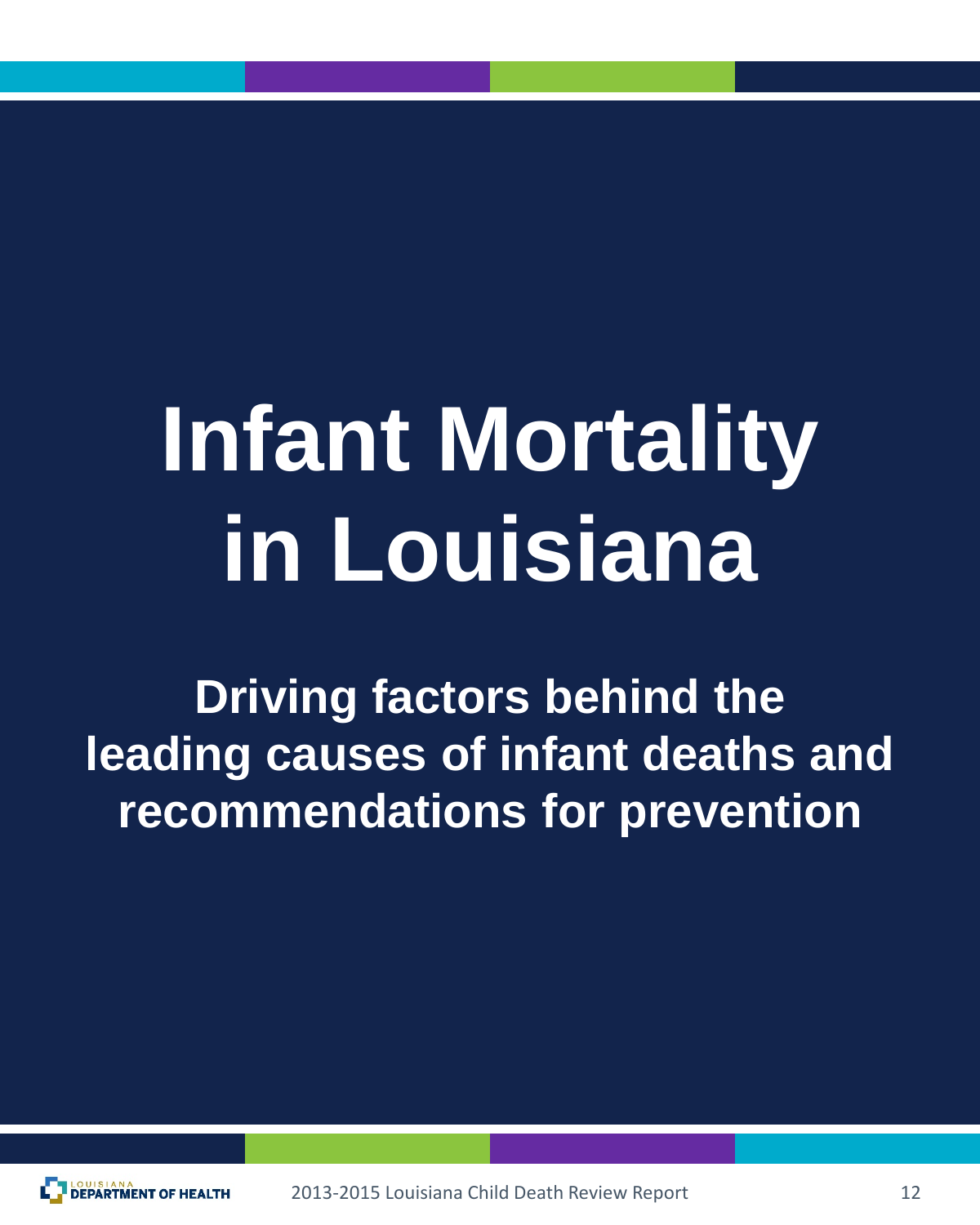### **Infant Mortality (Birth to 365 Days) Driving Factors and Recommendations for Prevention**

The next three pages highlight contributing risk factors and recommendations for prevention of infant mortality related to maternal health and SUID.

The top causes of infant mortality include conditions from the perinatal period and Sudden Unexpected Infant Death (SUID). Many of these types of deaths can be prevented. Conditions from the perinatal period often stem from poor preconception maternal health or healthcare. Poor preconception health includes chronic conditions such as hypertension or depression, as well as infections and previous poor birth outcomes. Poor preconception maternal healthcare includes a lack of access to preventive care and primary care visits, as well as a lack of access to family planning services.

Poor birth outcomes such as low birth weight and prematurity are risk factors in Sudden Unexpected Infant Death. Improving women's health is a key factor is reducing SUID. Practicing safe sleep habits for infants is also key in reducing infant mortality.

Given the role of maternal heath and access to healthcare, this year's report includes more detailed information from the 2013 Louisiana Pregnancy Risk Assessment Monitoring System (PRAMS). Louisiana PRAMS is a nationwide survey conducted jointly between the Centers for Disease Control and Prevention and state public health departments. Louisiana has participated in PRAMS since 1997. PRAMS surveys new mothers who have given birth sometime in the past 2-6 months. PRAMS assesses mothers' experiences regarding their health and last pregnancy. PRAMS collects substantial risk factor information from the population of women who delivered and PRAMS data has been used in the following three pages on infant mortality risk factors prevalence and prevention. Data from Louisiana's Child Death Reviews, hosted by the National Center for Fatality Review and Prevention were also used in the following pages to identify risk factor prevalence in Louisiana deaths.

More information on Louisiana PRAMS can be found at partnersforhealthybabies.org.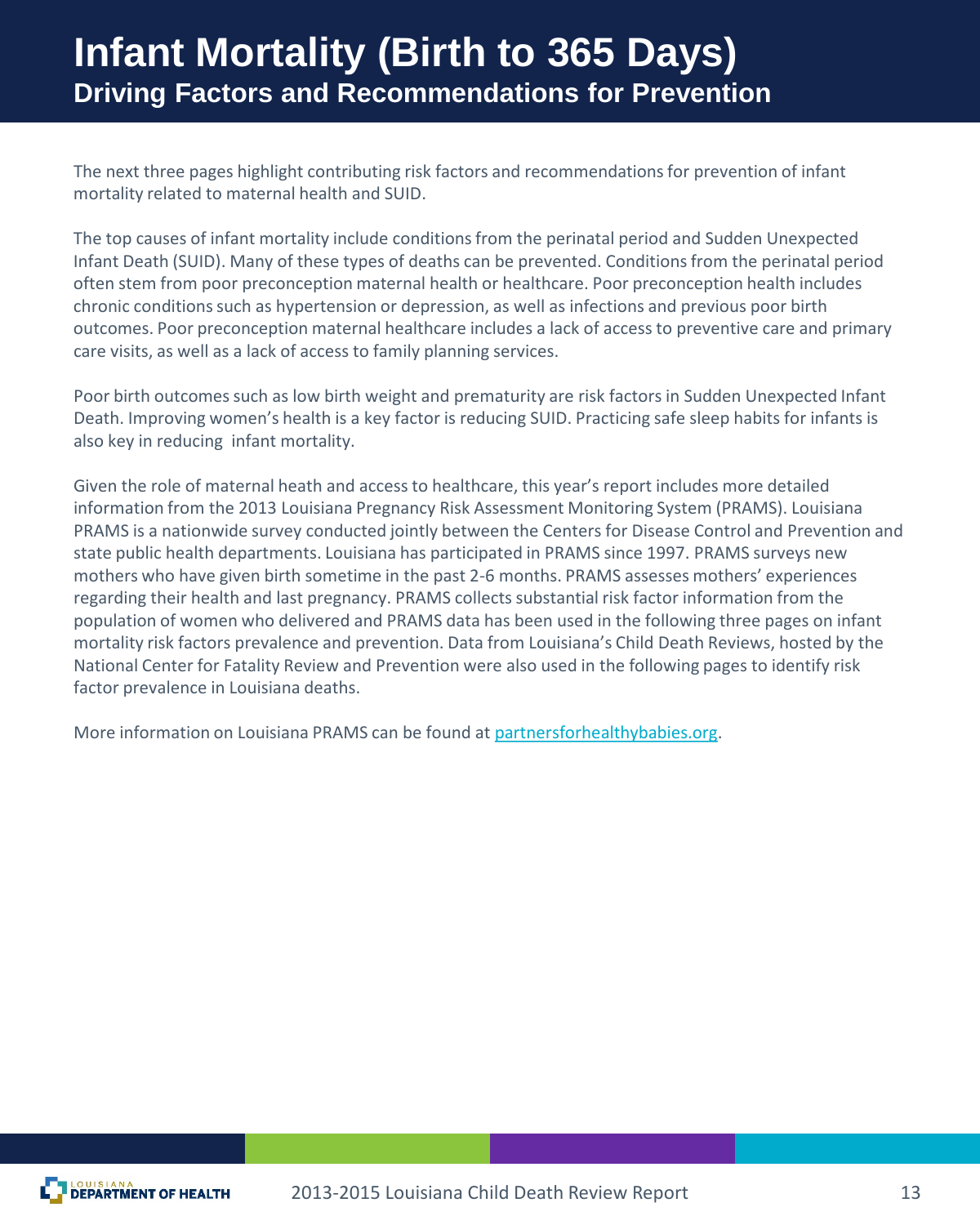

### **Almost 20% of mothers in Louisiana do not receive first trimester prenatal care. Early care is a key part of adequate care and can help reduce infant mortality.5**

### **Adequacy of Prenatal Care in Louisiana**

**Nearly 1 in 5 Louisiana Mothers Do Not Receive Prenatal Care in First Trimester5**



### **Nearly 1 in 5 Women Receive Inadequate\* Prenatal Care5**

|                           | LA Mothers Response |
|---------------------------|---------------------|
| <b>Less than Adequate</b> | 14%                 |
| <b>Intermediate</b>       | 7%                  |
| Adequate                  | 38%                 |
| Intensive                 | 41%                 |

\*Inadequate prenatal care includes "less than adequate" and "intermediate" responses

### **Reasons for Not Receiving Prenatal Care as Early as Wanted**

The most common reasons women reported for not receiving first trimester prenatal care included: 5

- Couldn't get an appointment when I wanted
- Didn't know I was pregnant
- Didn't have Medicaid or LaMoms card\*
- I didn't have enough money or insurance to pay for my visits

\*Based on 2013 data. Louisiana Medicaid expansion occurred July 1, 2016.

### **Recommendation**

• Improve maternal health through access to early and adequate prenatal care.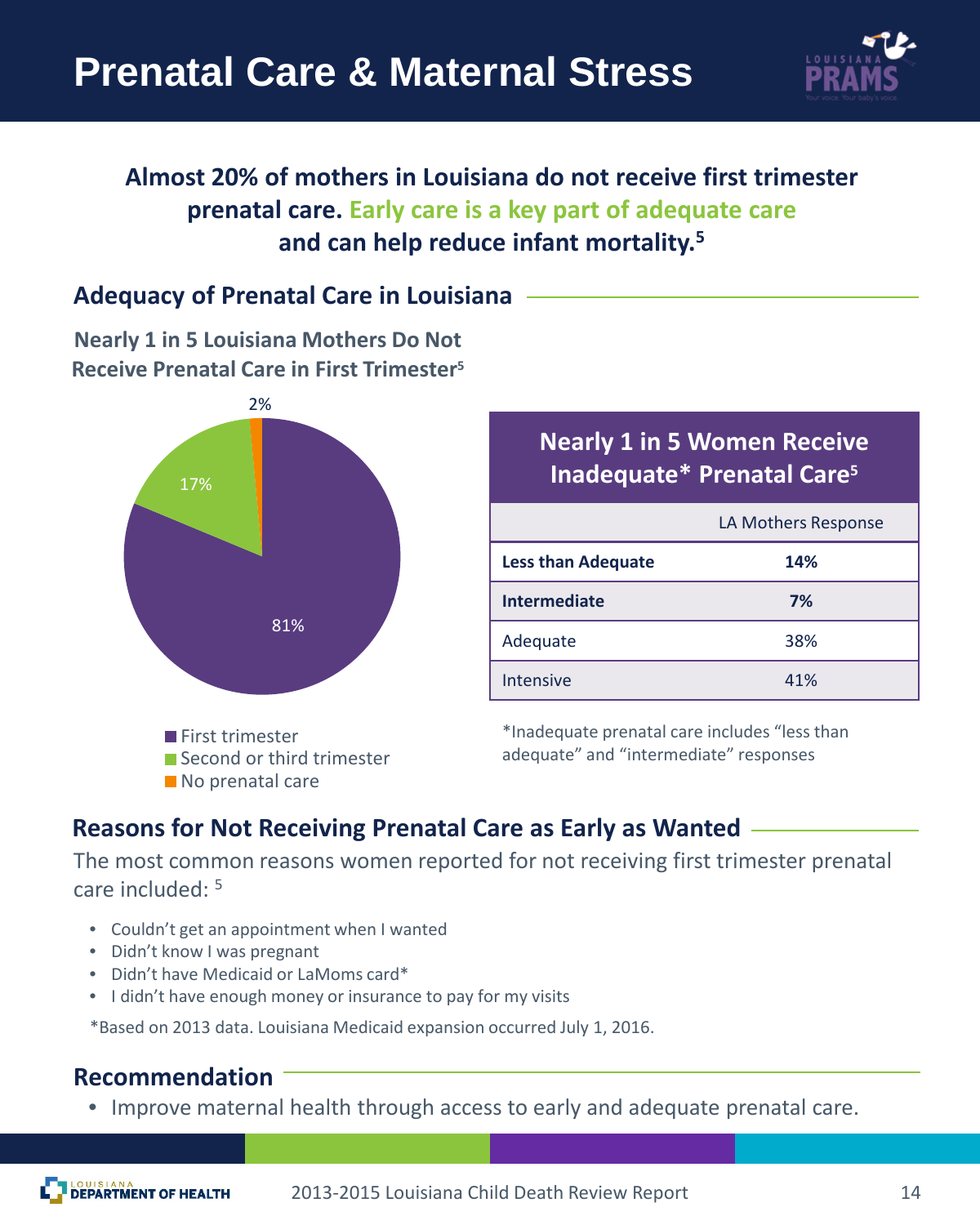# **Preconception Health and Family Planning**



**Fetal and infant health is strongly influenced by maternal health. Helping women achieve optimal health throughout their lives is key to reducing infant mortality.**



**Maternal Health Indicators Prior to Pregnancy**

Prior to their most recent pregnancy…5

- 54% of mothers were overweight or obese\*
- 10% of mothers had depression
- 7% of mothers had high blood pressure
- 3% of mothers had diabetes

\* Weight criteria based on national Body Mass Index (BMI) categories and calculated from self reported height and weight on PRAMS Survey

### **Recommendation**

infant mortality rates.

• Improve maternal health through access to family planning and preconception care.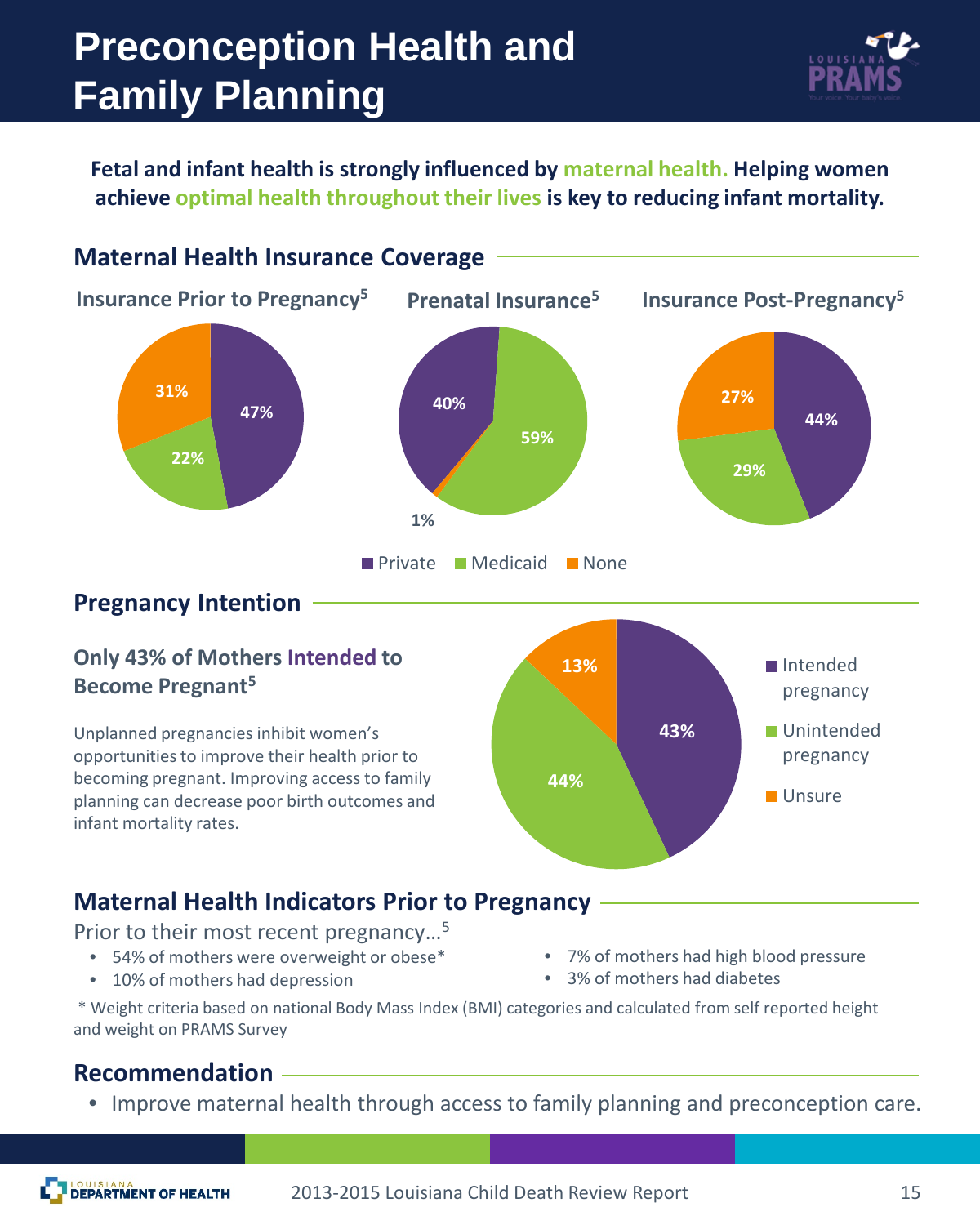# **Sudden Unexpected Infant Death (SUID)**



### **70% of sleep-related deaths occur by 3 months of age. 4**

### **SUID Risk Factors in Louisiana**

**1 in 5 babies** in Louisiana are exposed to **3 or more risk factors for SUID**. The American Academy of Pediatrics (AAP) cites bed-sharing as the greatest risk factor for sleep-related infant deaths. **29%** of new mothers report sometimes to always **bed-sharing** with their baby.5

### **Infant Sleep Environment Risk Factors5**

### **Risk Factors Present in Louisiana SUIDs4**



- Place a baby to sleep on his or her back not on his or her tummy or side.
- Adults, other children, and/or pets should not share a sleep surface with a baby.
- Do not place babies to sleep on soft surfaces such as adult beds, waterbeds, sofas, or quilts.
- Use a safety-approved pack-n-play or crib with a firm mattress that fits snugly and is covered only by a tight-fitting bed sheet.
- No comforters, pillows, loose blankets, quilts, toys, wedges, or positioners in the sleep area.
- Do not overheat the baby. Dress the baby in light clothing and keep the room at a comfortable temperature for a lightly-clothed adult.
- Do not smoke around infants or allow them to sleep where tobacco smoke is present.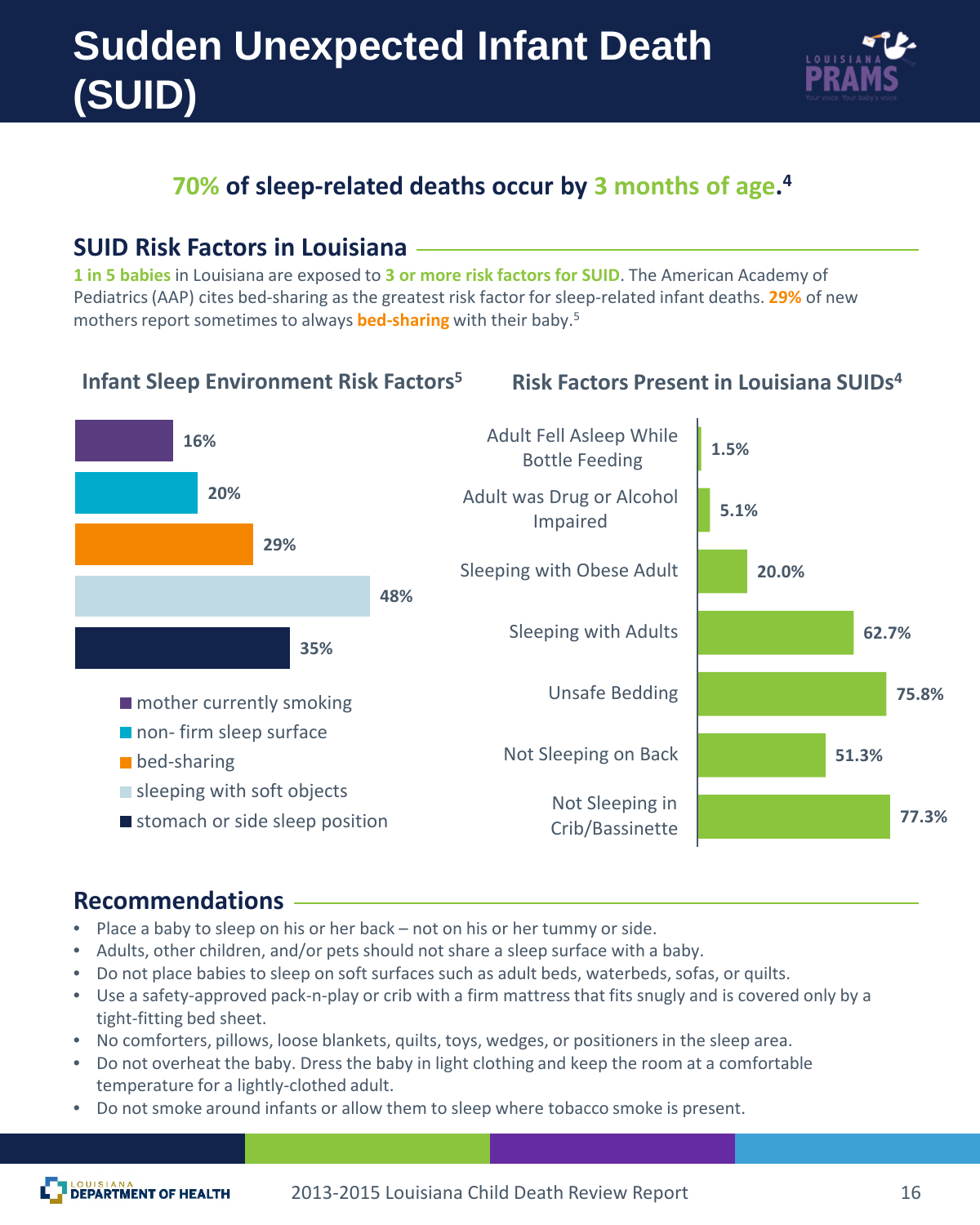# **Child Mortality in Louisiana**

**2013-2015 Data**

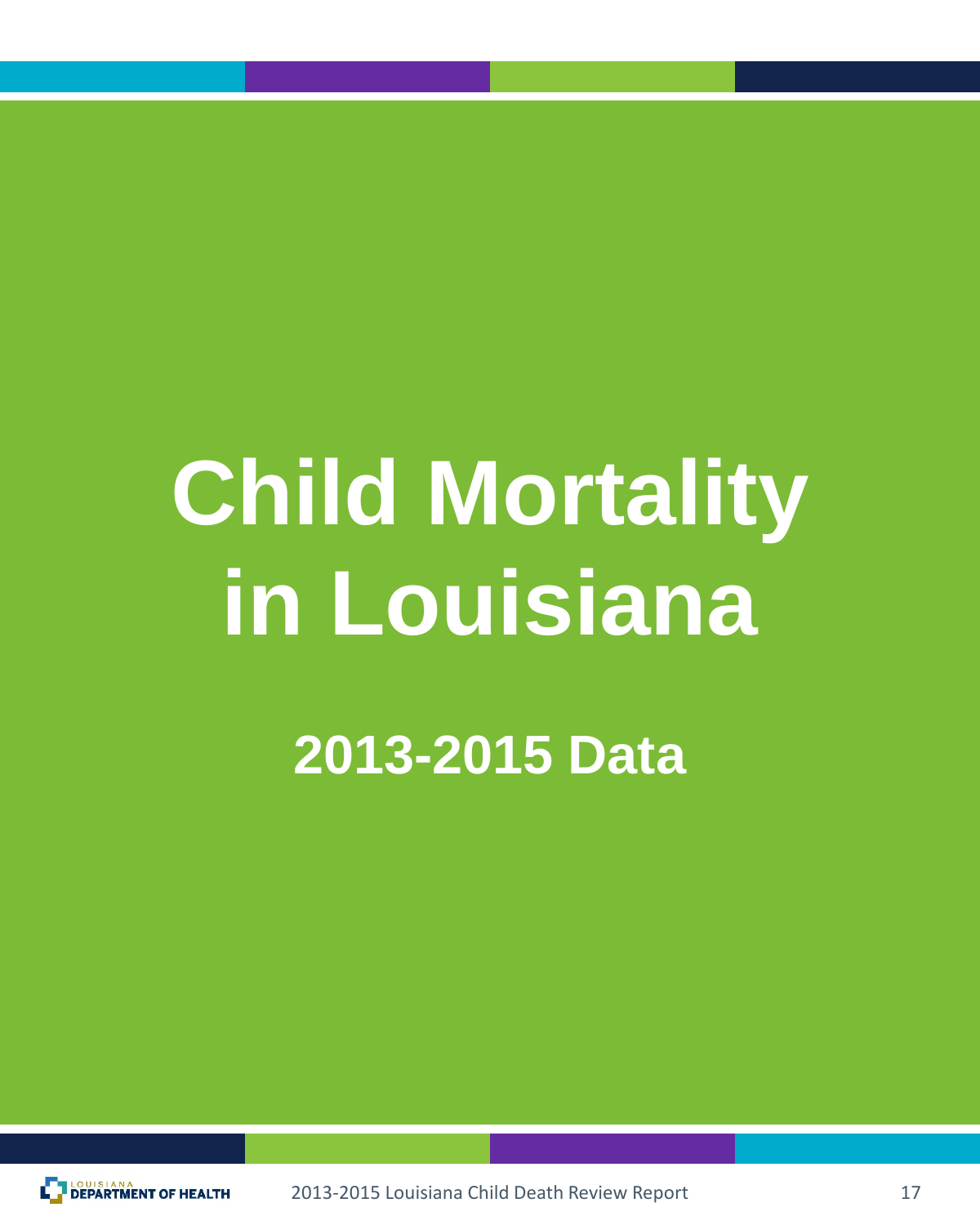### **Every year in Louisiana, an average of 223 children between 1 and 14 years old die.1**



The Louisiana child mortality rate from 2013 to 2015 in ages 1 and 14 was 25.6 deaths per 100,000 children. The U.S. rate was 16.3 per 100,000 children over the same time period. If Louisiana had the same mortality rate as the U.S., **81** fewer children would die a year.

| Louisiana Rate <sup>1</sup>                                      | U.S. Rate $2$ |  |             | LA Ranking <sup>2</sup> |                                                  |       |  |      |    |
|------------------------------------------------------------------|---------------|--|-------------|-------------------------|--------------------------------------------------|-------|--|------|----|
| 25.6                                                             | 16.3          |  |             | Highest in the U.S.     |                                                  |       |  |      |    |
| <b>Child Deaths by Region <math>(2013-2015)^1</math> 1 2 3 4</b> |               |  |             |                         | 5                                                | 67    |  | 8    | 9  |
| <b>Average Annual Child Deaths</b>                               | 35            |  | 32 18 28 18 |                         |                                                  | 17 28 |  | - 27 | 19 |
| <b>Child Mortality Rate</b>                                      |               |  |             |                         | 23.2 25.6 23.1* 23.1 32.0* 27.6* 27.4 40.9 17.6* |       |  |      |    |

### **Causes of Child Mortality**

#### **Each year, an average of…1** • **109** children die due to injury • **20** die due to diseases of the nervous system • **16** die due to diseases of the respiratory system • **14** die due to congenital anomalies • **64** die due to another medical condition **Anomalies 6% Injury 49% Nervous System Disease 9% Respiratory Disease 7% Other Medical Cause 29%**

### **Key Points**

- The majority of childhood deaths during ages 1 to 14 are due to an injury, and are considered preventable.
- 51% of childhood deaths are due to a medical cause. The most common medical causes are diseases of the nervous system, diseases of the respiratory system, and deaths related to congenital abnormalities.

**Congenital**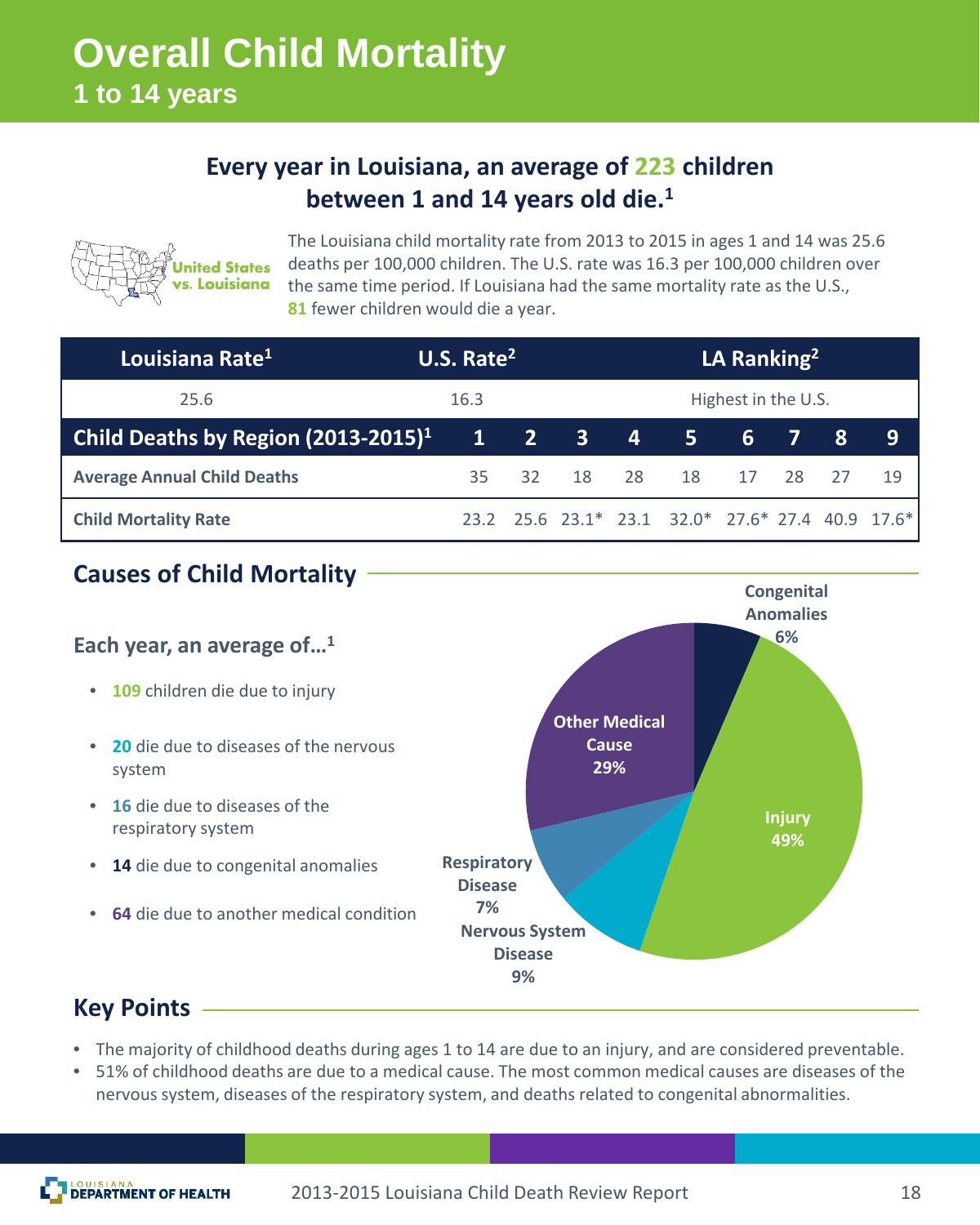### **Child Mortality: Fatal Injuries 1 to 14 years**

**Every year in Louisiana, an average of 109 children die from injury. The majority of injury deaths are from motor vehicle crashes, drowning, and homicide. 1**

**About half of child deaths are a result of injury. Injury makes up a larger percentage of deaths in childhood (49%) than in infancy (24%).**

### **Causes of Fatal Injury**



### **Key Points**

- The majority of deaths in children ages 1 to 14 occur due to injury, and are considered preventable.
- Of these, the most common causes of death are motor vehicle crashes, homicide, and drowning.
- With proper interventions, many of these deaths are preventable.

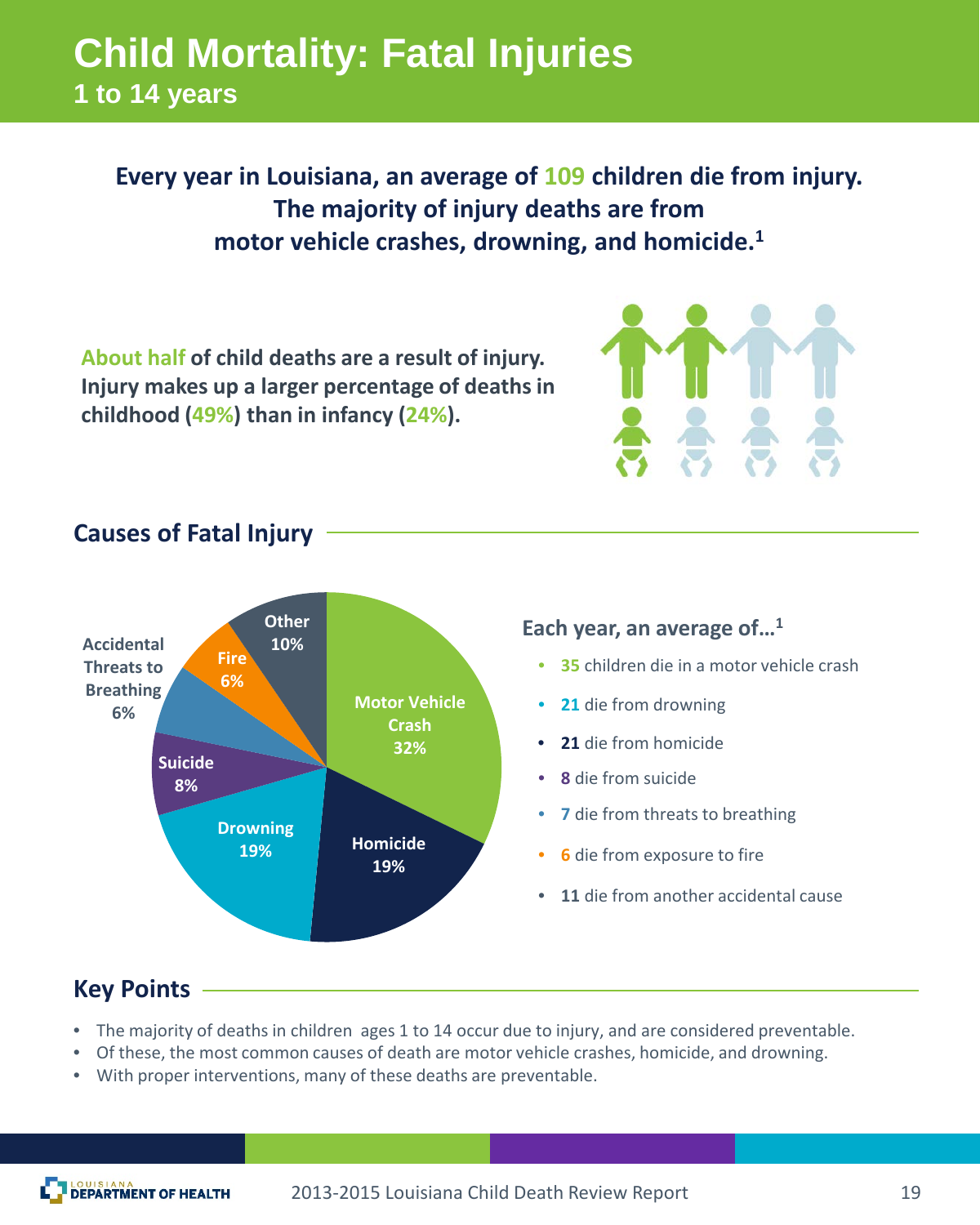# **Child Mortality: Ages 1-4**

**2013-2015 Data**

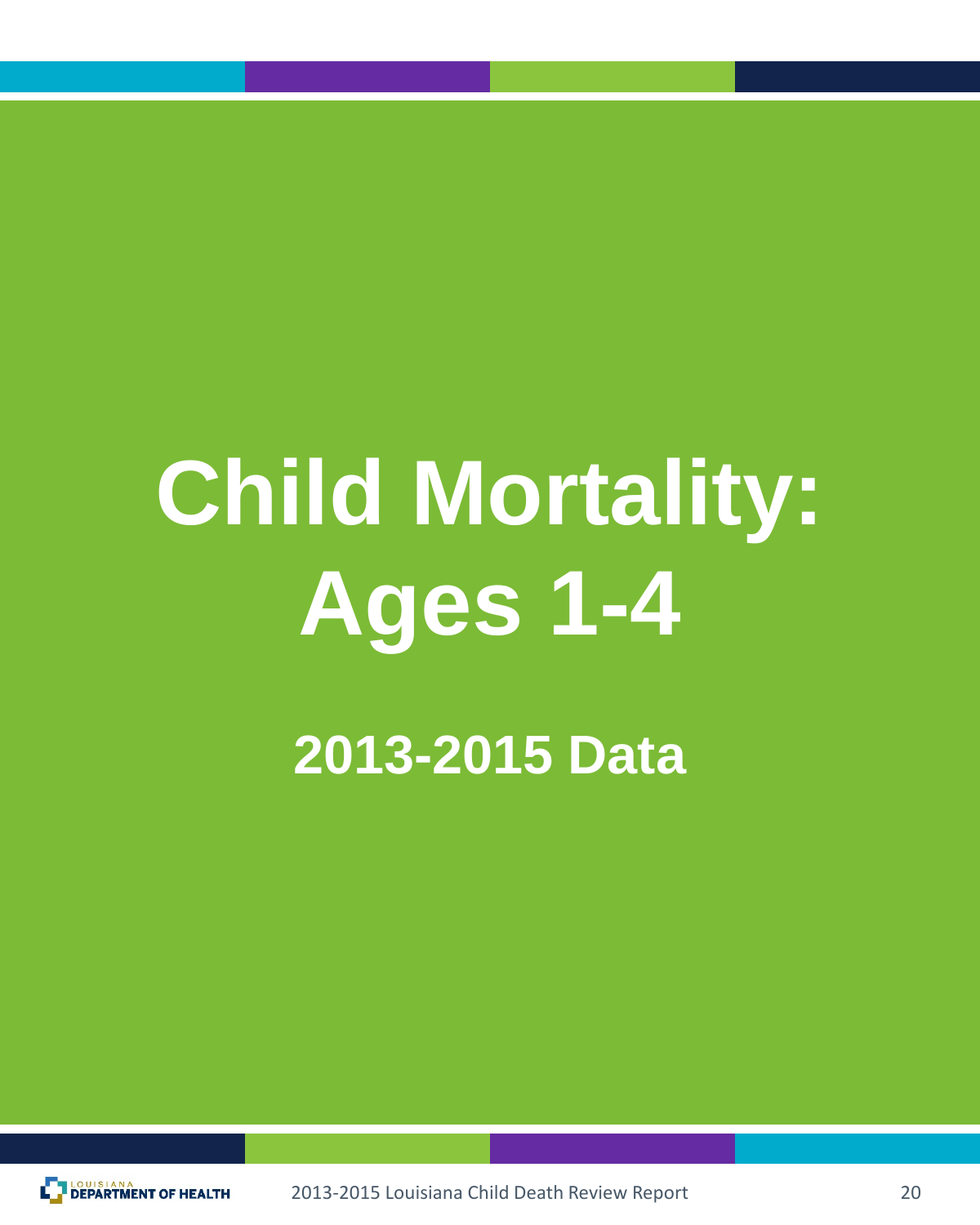### **Every year in Louisiana, an average of 109 children between ages 1 and 4 die. 54 die from injury.1**



The Louisiana mortality rate in 2013 to 2015 for children ages 1 to 4 was 43.5 deaths per 100,000 children. The U.S. rate was 24.8 per 100,000 children over the same time period. If Louisiana had the same mortality rate as the U.S. **47** fewer children would die a year.

| Louisiana Rate <sup>1</sup> | U.S. Rate $2$ | $HP2020$ Goal <sup>3</sup> | LA Ranking <sup>2</sup> |
|-----------------------------|---------------|----------------------------|-------------------------|
| 43.5                        | 24.8          | 26.5                       | Highest in the U.S.     |

### **Causes of Fatal Injury**

Every year, 50% of overall deaths in 1-4 year olds are injury-related



### **Each year, an average of…1**

- **14** drown
- **13** children ages 1 to 4 die in a motor vehicle crash
- **12** die from homicide
- **10** die from other accidental injury
- **5** will die from an accidental threat to breathing

### **Key Points**

• This age group has the highest disparity in death between Louisiana and the national rate, and therefore, the most room for improvement.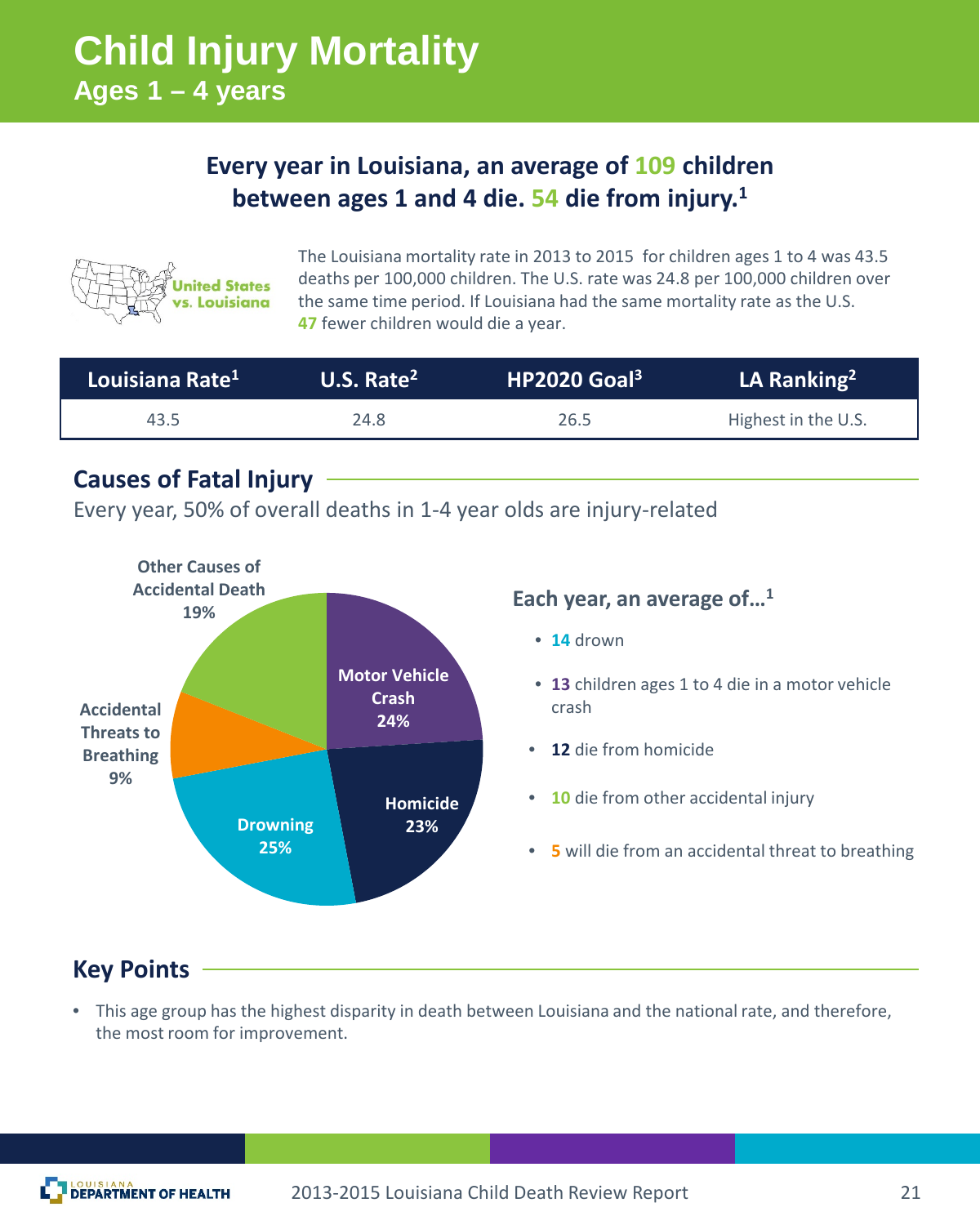# **Child Mortality: Ages 5-9**

**2013-2015 Data**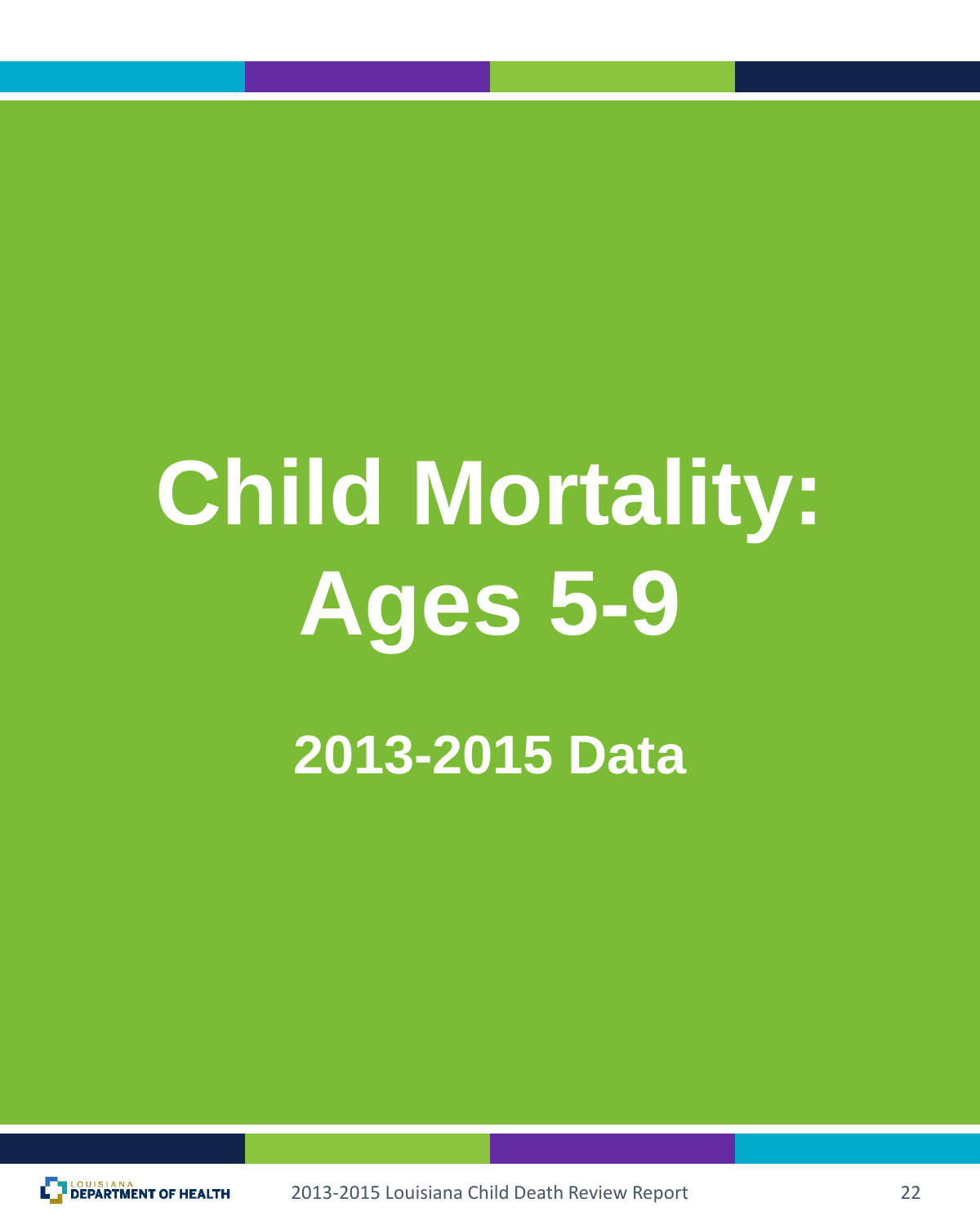### **Child Injury Mortality Ages 5 – 9 years**

### **Every year in Louisiana, an average of 50 children between ages 5 and 9 die. 21 die from an injury.1**



The Louisiana mortality rate from 2013 to 2015 for children ages 5 to 9 was 16.0 deaths per 100,000 children. The U.S. rate was 11.7 deaths per 100,000 children over the same time period. If Louisiana had the same mortality rate as the U.S., **13** fewer children die a year.

| Louisiana Rate <sup>1</sup> | U.S. Rate $2$ | HP2020 Goal <sup>3</sup> | LA Ranking <sup>2</sup>             |
|-----------------------------|---------------|--------------------------|-------------------------------------|
| 16.0                        | 11.2          | 12.4                     | 8 <sup>th</sup> highest in the U.S. |

### **Causes of Fatal Injury**

Every year, 42% of deaths in 5-9 year olds are injury-related



**Key Points**

- Among deaths due to injury, motor vehicle crashes are the most common cause of premature death in children ages 5 to 9.
- The primary risk factors in motor vehicle crash deaths in this age group are being passengers (52%) as opposed to pedestrians, and not having proper safety gear (shoulder belts, lap belts, etc.) or using the safety gear improperly (26%).<sup>4</sup>
- In 5 to 9 year olds, 60% of weapons-related injury deaths (intentional or unintentional) were from firearms.4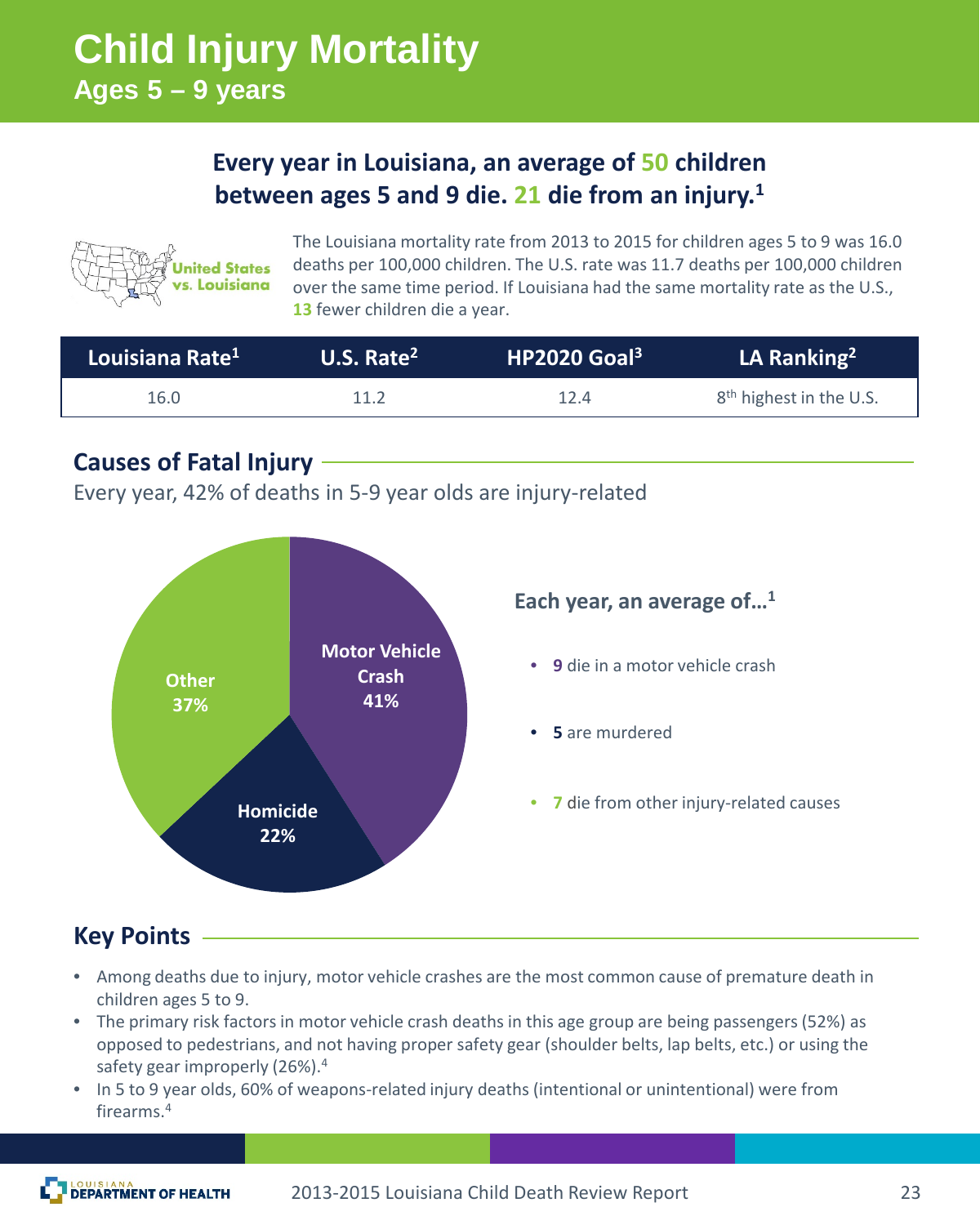# **Child Mortality: Ages 10-14 2013-2015 Data**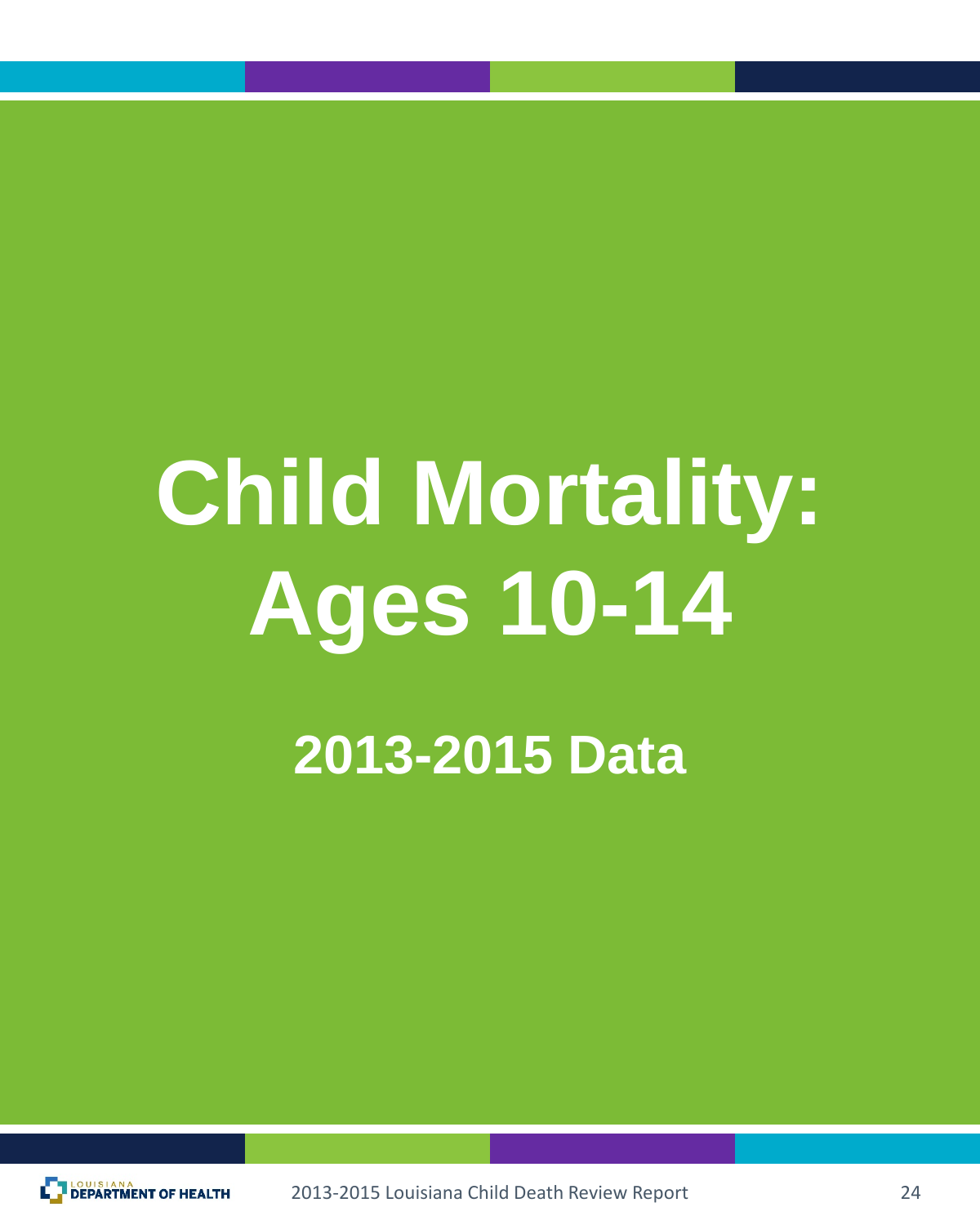### **Every year in Louisiana, an average of 64 children between ages 10 and 14 die. 34 die from an injury.1**



The Louisiana mortality rate from 2013 to 2015 for children between the ages of 10 and 14 was 20.8 deaths per 100,000 children. The U.S. rate was 14.2 deaths per 100,000 children over the same time. If Louisiana had the same mortality rate as the U.S. **20** fewer children would die a year.

| Louisiana Rate <sup>1</sup> | <b>U.S. Rate<sup>2</sup></b> | $HP2020$ Goal <sup>3</sup> | LA Ranking <sup>2</sup>             |
|-----------------------------|------------------------------|----------------------------|-------------------------------------|
| 20.8                        | 14.2                         | 14.8                       | 3 <sup>rd</sup> highest in the U.S. |

### **Causes of Fatal Injury**

53% of deaths in 10-14 year olds are injury-related



### **Key Points**

- Among injury-related deaths, motor vehicle crashes are the most common cause of premature death in children ages 10 to 14.
- The primary risk factors in motor vehicle crash deaths in this age group are being passengers (56%) as opposed to pedestrians, and not having proper restraints (shoulder belts, lap belts, etc.) or using the safety gear improperly.<sup>4</sup>
- In 10 to 14 year olds, 75% of weapons-related injury deaths (intentional or unintentional) are from firearms.4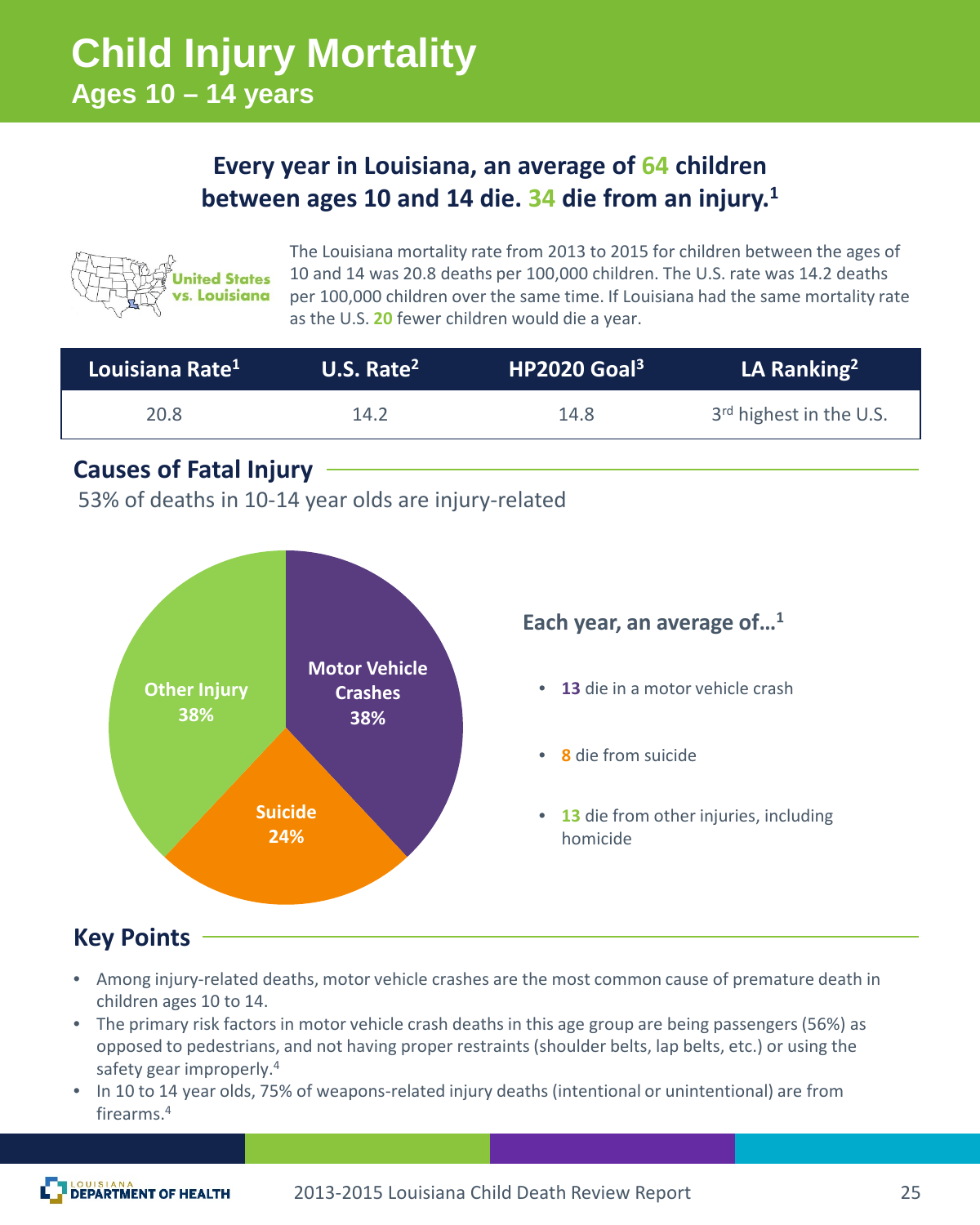# **Child Mortality in Louisiana**

**Driving factors behind the leading causes of child deaths and recommendations for prevention**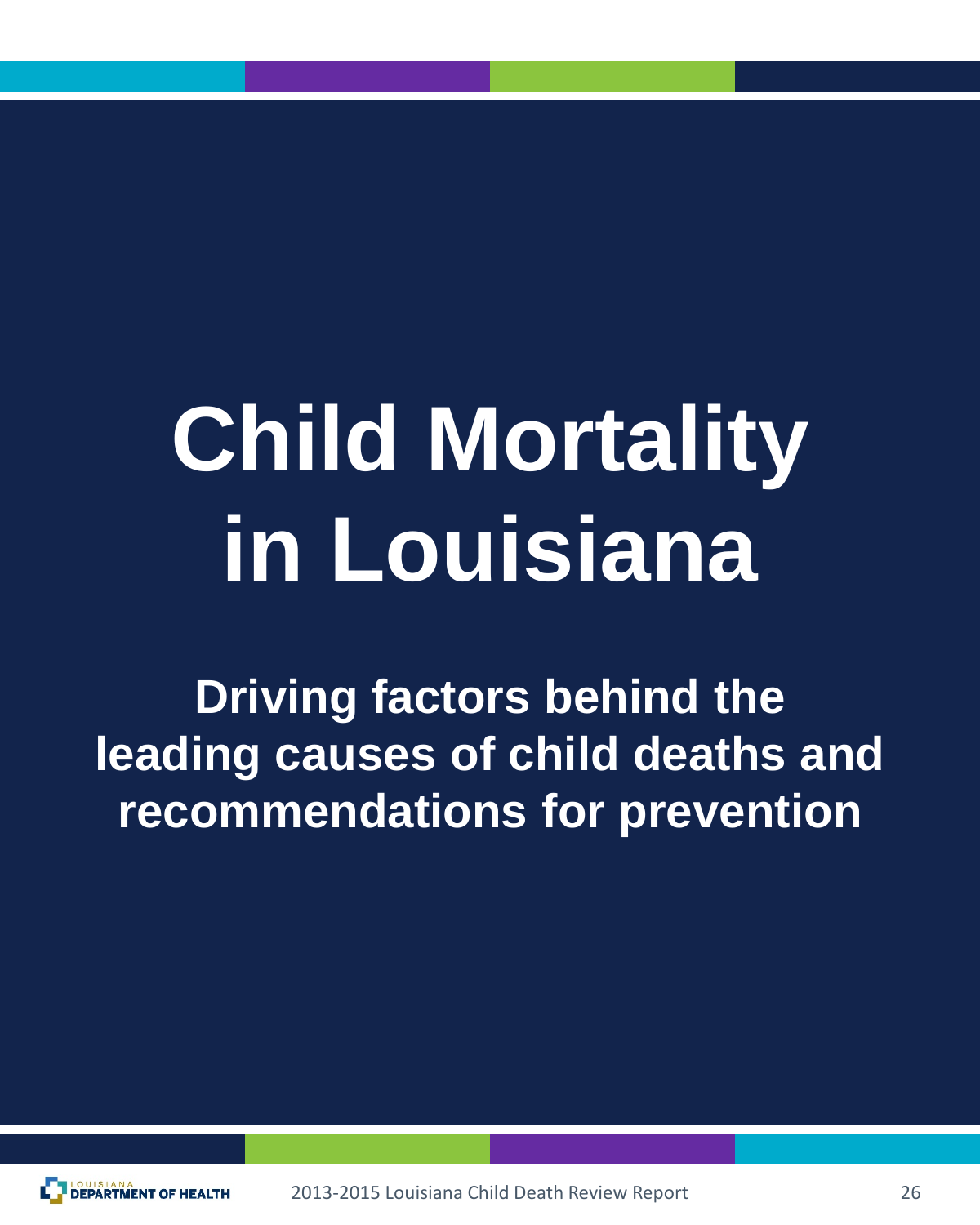### **Child Mortality (Ages 1 to 14 years) Driving Factors and Recommendations for Prevention**

The next three pages highlight the contributing risks and recommendations for prevention of the leading causes of child mortality.

Motor vehicle crashes (MVC) are the top cause of child death in Louisiana. These are predominantly crashes involving motor vehicles, but include all transport related deaths such as ATV, boat, and aircraft incidents. Drowning and homicide are the second and third top causes of child death in Louisiana, respectively.

Regional and State Child Death Reviews include the abstraction of data into the National Center for Fatality Review and Prevention's Child Death Review database. Data in this database were used in the following pages to identify risk factor prevalence in Louisiana deaths. These included risk factors pertaining to motor vehicle crashes, drowning, and violent death.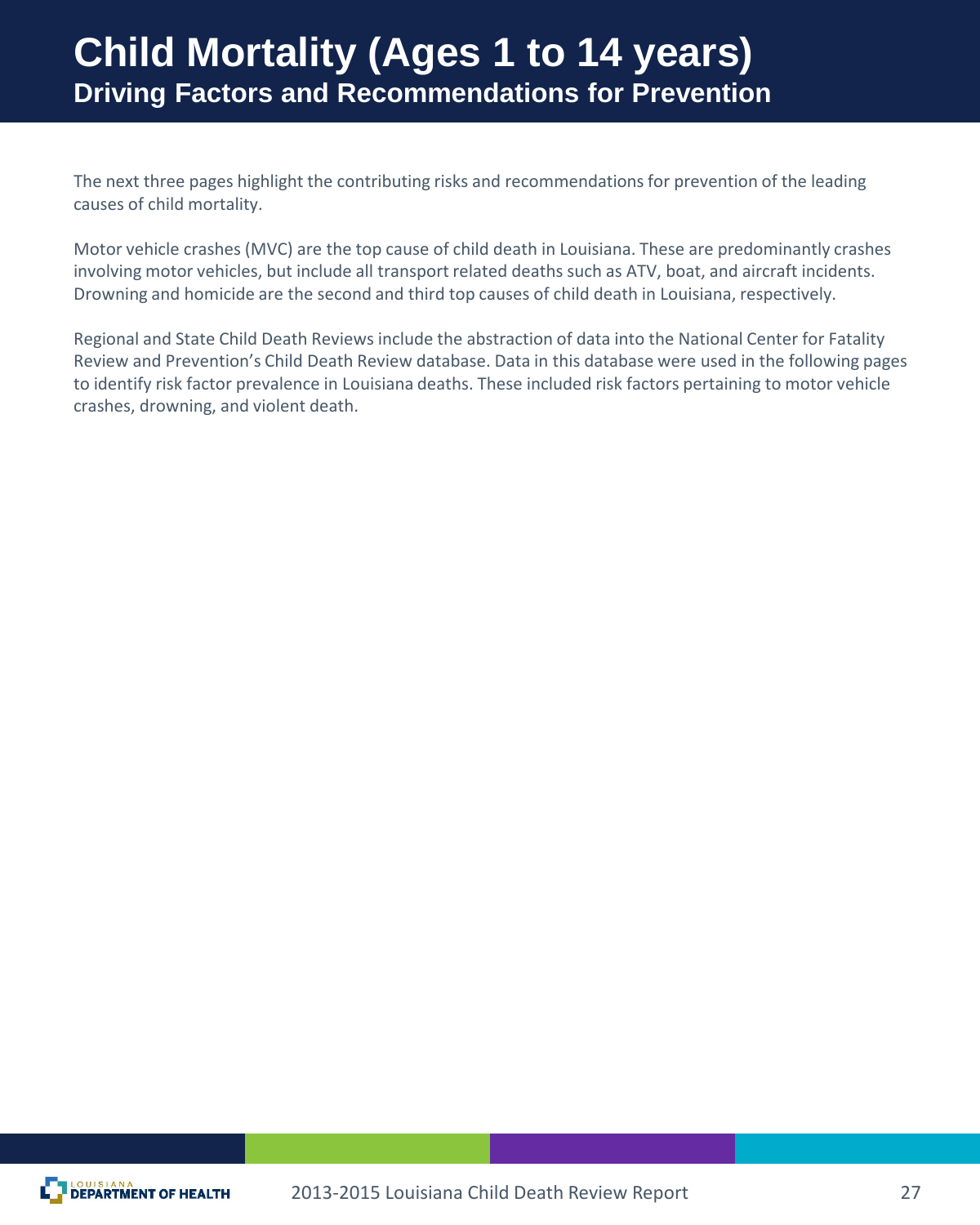### **Child Motor Vehicle Crash (MVC) Deaths Risk Factors & Recommendations**

### **As relates to Louisiana MVCs, infants and children ages 5 -14 years are more likely to die as car passengers. Children ages 1-4 years are more likely to die outside of the vehicle as pedestrians or at play. 4**

### **Location of Victim at time of MVC, By Age Group4**



### **Safety Features Missing or Improperly Used in Louisiana Child MVC Deaths4**



- Utilize effective evidence-based approaches in the promotion of restraint use and prevention of motor vehicle crashes.
- Create and enforce policies and legislation consistent with best practices in child passenger restraint as relates to size-appropriate restraints and seating position, such as rear-facing, front seat, back seat.
- Require the use of booster seats once children outgrow forward-facing seats, until the child is 57 inches tall.
- Conduct environmental assessments of areas where children gather (parks, schools, libraries, etc.) for unsafe conditions such as poor visibility, a lack of cross-walks or stop signs, high speed, or poorly coordinated traffic.
- Strictly enforce zero-tolerance policies around drinking and driving.
- Implement a three stage Graduated Drivers' Licensing Program, as recommended by CDC, NHTSA & AAMVA.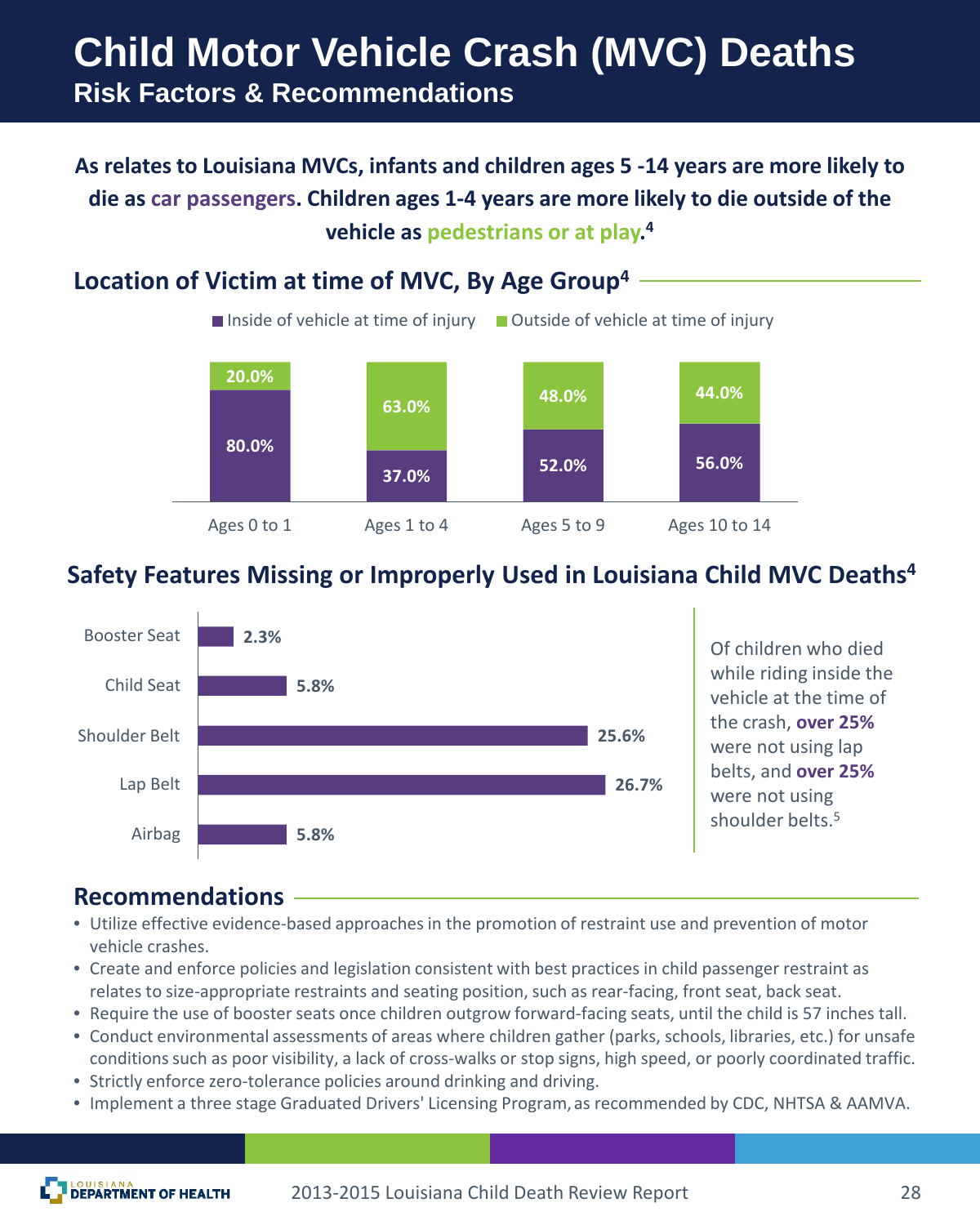## **Violent Deaths in Children**

### **Risk Factors & Recommendations**

### **Firearms are the leading method of child homicide, as well as the leading cause of all weapons-related deaths in children ages 1 to 14 years.4**

### **Homicide Methods**

**Ages 1-14 in Louisiana4**



### **Deaths due to Firearms**

Firearms were the most frequently used weapon (54%) in weapons-related deaths (including accidents, homicide, and suicide)4



- Prevent children's access to firearms and ammunition in the primary home and relatives' homes. Locking up firearms and storing ammunition separately are effective ways to prevent access.
- As recommended by the American Academy of Pediatrics, pediatricians should include routine questions about the presence of firearms in households with children, and how firearms are stored.
- Ensure novice hunters receive hunter training that covers safe gun handling and how to prevent accidental discharge of firearms.
- Research Child Access Prevention laws enacted by other states for efficacy and explore feasibility of implementing them in Louisiana.
- Promote evidence-based interventions tied to resilience and social and emotional learning to assist children with positive behaviors and relationship building to prevent the use of violence.
- Learn more about recognizing signs of suicide and how to connect persons to resources such as ASIST or safeTALK programs of Living Works ([livingworks.net](http://www.livingworks.net/) and [info@livingworks.net\)](mailto:info@livingworks.net).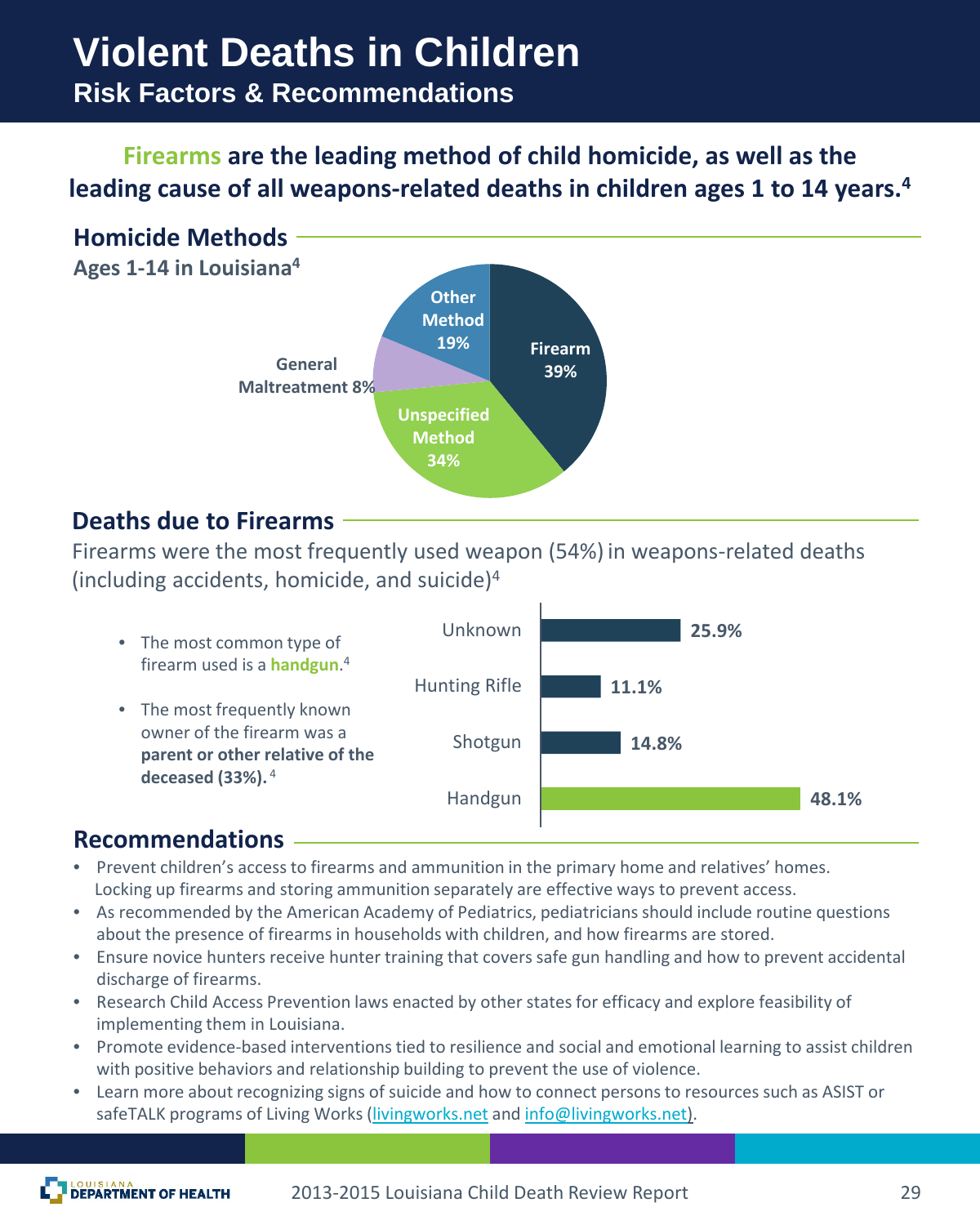### **Child Drowning Deaths Risk Factors & Recommendations**

### **Drowning is the second most common cause of unexpected death in children in Louisiana.1**

### **Top Risk Factors for Drowning in Louisiana4**



### **Drowning Location4**

Of children who died by drowning in Louisiana, more than half drowned in a **pool, hot tub, or spa**. <sup>4</sup>



**Unknown 9%**

> **Canal 11%**

> > **Pool/Spa 56%**

- Create free or affordable swim lessons and water safety options for children and adults. Swim lessons do not replace constant supervision of children around water.
- Provide supervision (with 2 designated water watchers) for all children at all times when in or around water.
- Never use a bath seat as a substitute for supervision of infants in a bathtub.
- Swim close to lifeguards and always watch children even in the presence of lifeguards.
- Swim in designated swimming areas.
- Ensure quick access to call 911 if needed. Maintain atrial defibrillators and rescue equipment around pools, and CPR and First Aid certification for pool supervisors.
- Only use floatation devices that have been approved by the US Coast Guard for specific weight of child. Product will have the USCG imprint on the product.
- Secure pool and spa ladders, and install updated safety-compliant drains and pipes. Maintain clear visibility of pool surface and floor.
- Limit toddlers' access to water sources such as pools, bathtubs, fountains, buckets, and storm drains.
- Promote the use of devices such as barriers, gates, door alarms, covers, and pool alarms.
- Increase regulations and code enforcement for barriers around pools, spas, and ponds.
- Learn more at [poolsafely.gov](https://www.poolsafely.gov/)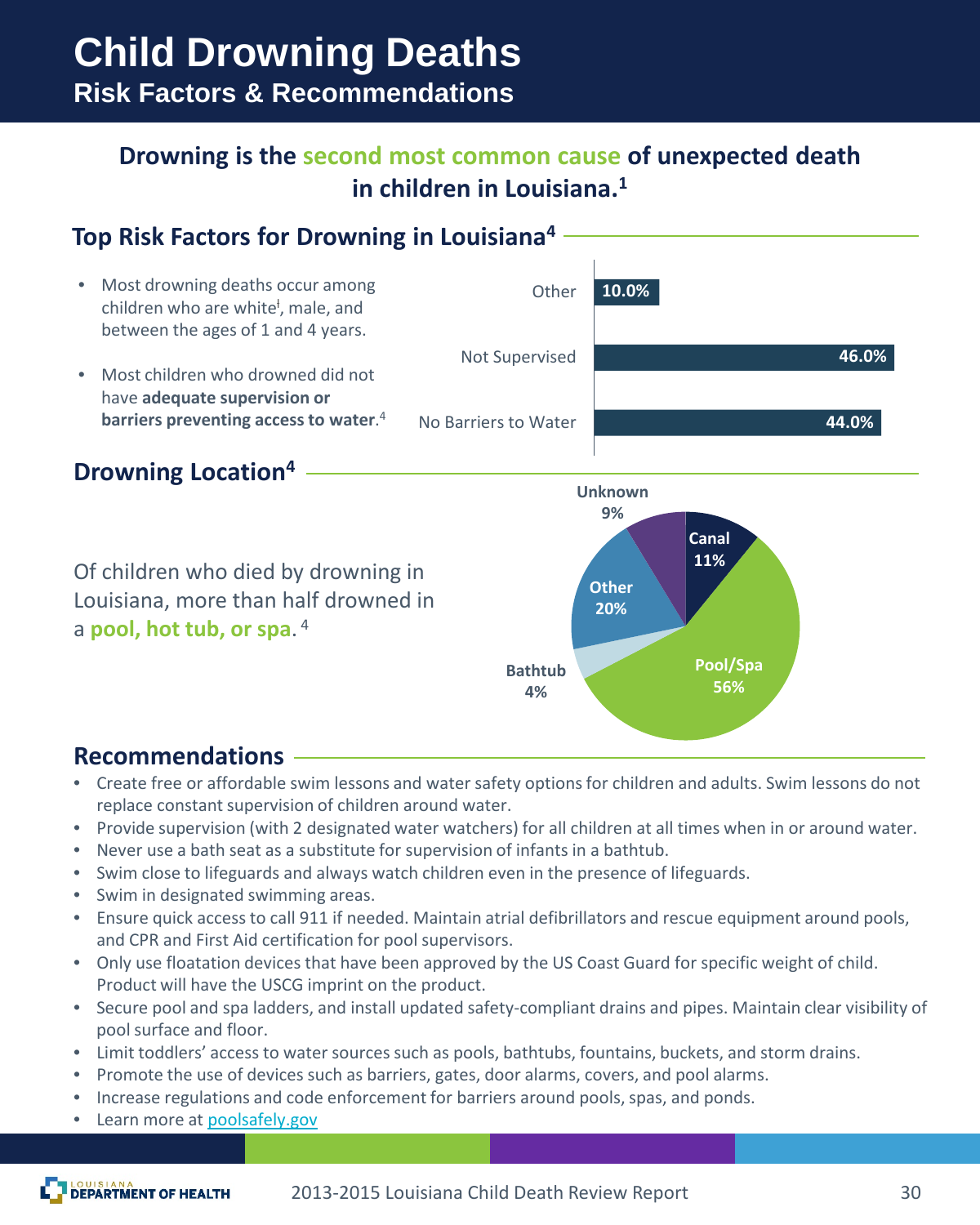# **Racial Disparities**

# **Infant and Child Mortality 2013-2015 Data**

2013-2015 Louisiana Child Death Review Report **DEPARTMENT OF HEALTH**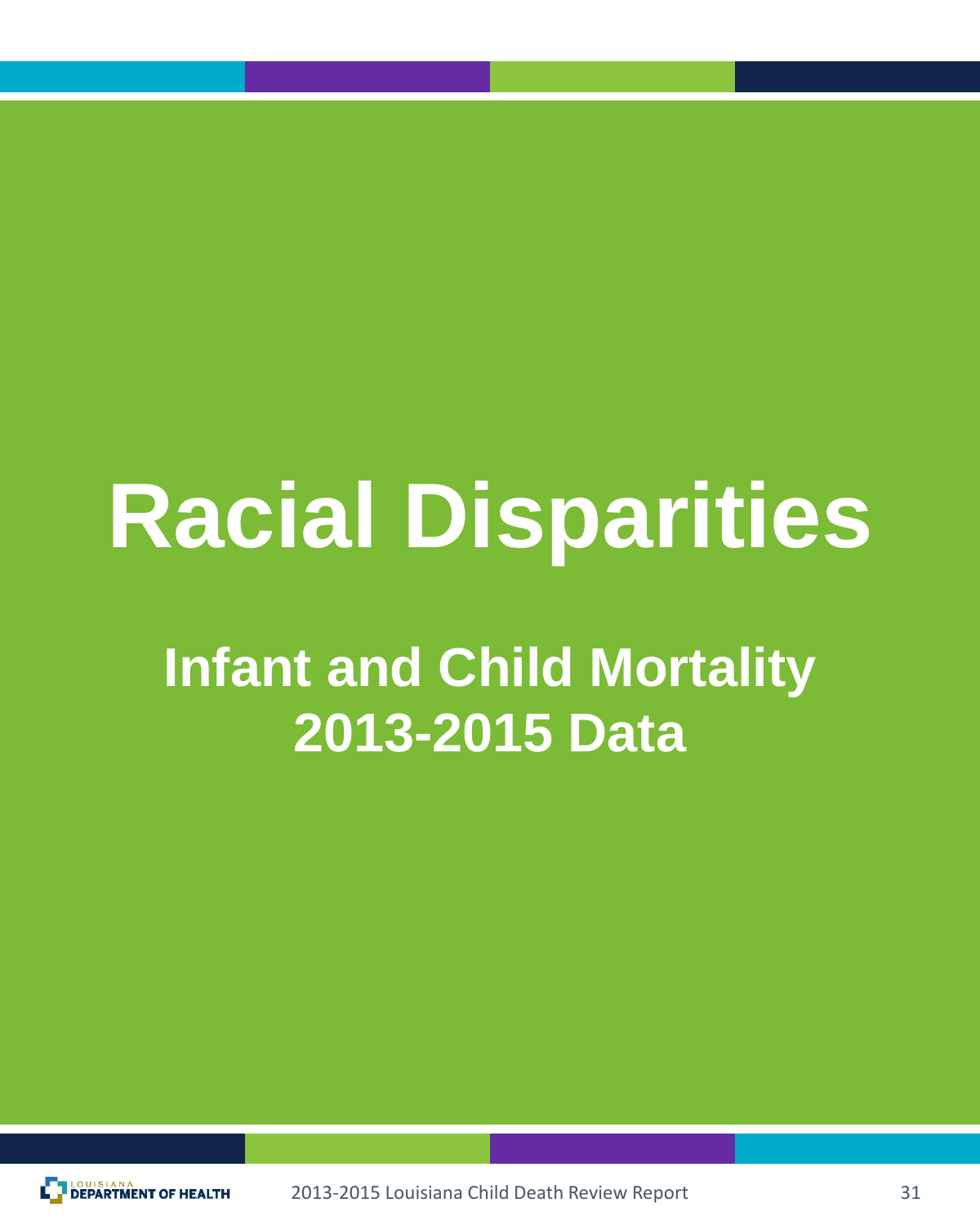Racial disparities in mortality are evidenced throughout Louisiana and the United States. In Louisiana, over two black infants will die for each white infant that dies, and almost two black children will die unexpectedly for every white child that dies unexpectedly.

Racial disparities are complex and multifactorial. Infant and child mortality can be influenced by a wide range of social, economic, and physical determinants. Inequality within these factors, such as socioeconomic status, access to preventive healthcare and family planning, community well-being, etc. increases infant mortality disparities between races.

Injury-related fatalities are higher among groups of lower socioeconomic status. Families experiencing poverty are more likely to live in communities characterized by a lack of resources or less safe conditions. Lower income may require families with limited resources to prioritize basic needs such as housing, food, and transportation over safety equipment, which may be cost prohibitive. Child passenger safety seats and bicycle helmets can be expensive if the community does not have access to sources for free or low cost items. Older vehicles are equipped with fewer safety features than newer ones. Economically disadvantaged neighborhoods may not have municipal swimming pools or access to free or low cost water safety and swim lessons. Infrastructure in economically disadvantaged neighborhoods can contribute to unsafe conditions. Dilapidated buildings, open drainage canals, limited mitigation of imminent hazards, poorly lit and poorly designed roadways with limited enforcement of road safety rules, and high rates of violent crime put children at risk. Access to quality trauma care also impacts injury outcomes.

Addressing structural and socioeconomic inequalities within communities will help reduce child fatalities.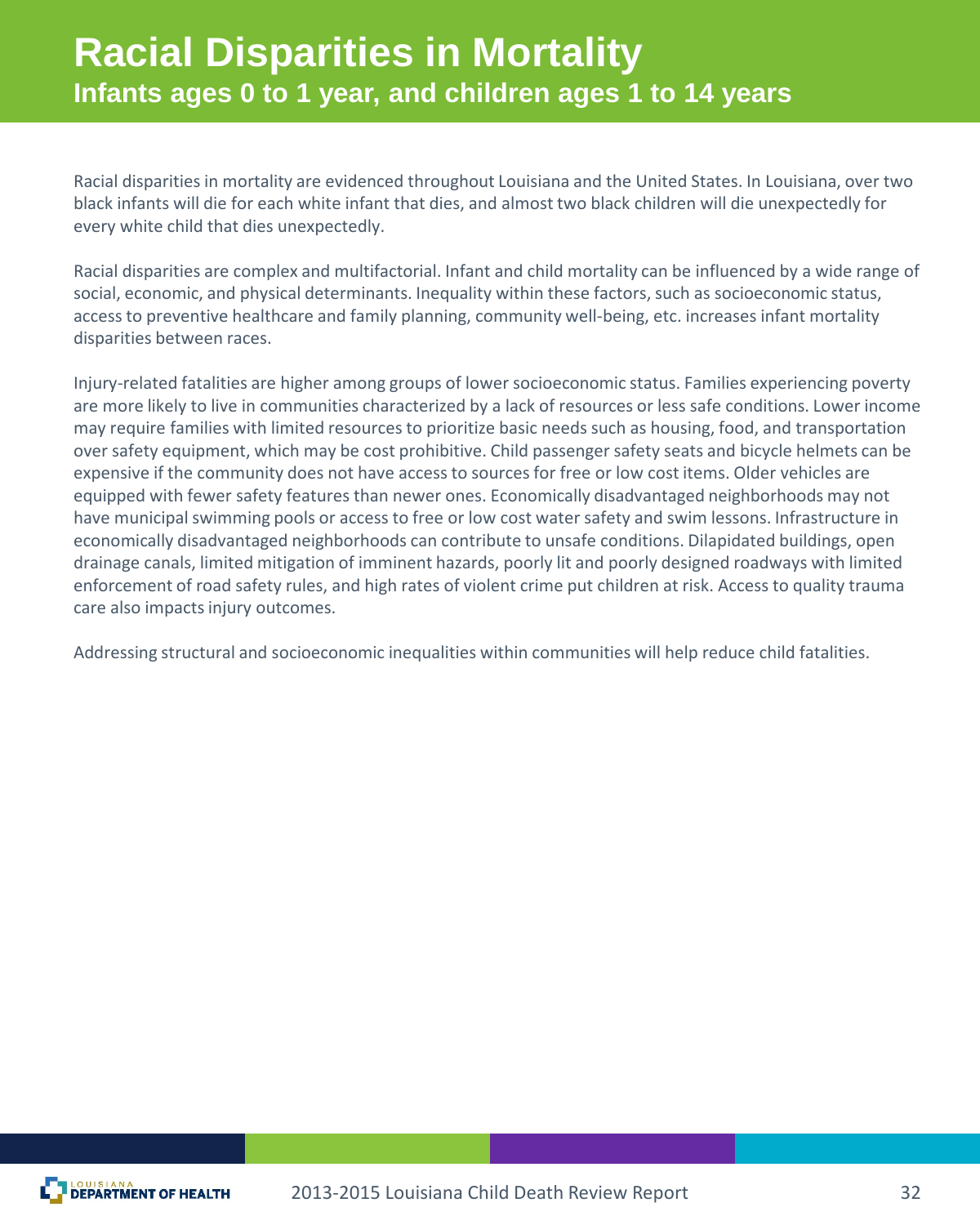### **Every year in Louisiana, an average of 2 black**<sup>ƚ</sup> **infants or children**  die for every 1 of their white<sup>†</sup> peers.<sup>1</sup>



The Louisiana disparity in infant deaths from 2013 to 2015 between black infants and white<sup>t</sup> infants was 2.3 deaths per 1,000 births. The disparity in child deaths, ages 1 to 14 during the same time period between black<sup>†</sup> children and white<sup>†</sup> children was 1.7 per 100,000 children.

| <b>Age Group</b>         | Louisiana Disparity <sup>1+</sup>                                      |
|--------------------------|------------------------------------------------------------------------|
| Infants, birth to 1 year | 2.3 black <sup>†</sup> infants die for every white <sup>†</sup> infant |
| Children, 1 to 14 years  | 1.7 black <sup>†</sup> children die for every white <sup>†</sup> child |

### **Relative Risk of Infant Death for black**<sup>ƚ</sup> **vs. white**<sup>ƚ</sup> **Infants**

Relative risk is the probability of an event occurring in one group and not another



### **Racial Disparities in Infant Deaths Exist Throughout Louisiana1**

### **Key Points**

- Infant and child mortality is not distributed equally between races.
- Baton Rouge area (Region 2) has the highest racial disparity in infant death, with black infants 2.8 times more likely to die than white<sup>t</sup> infants.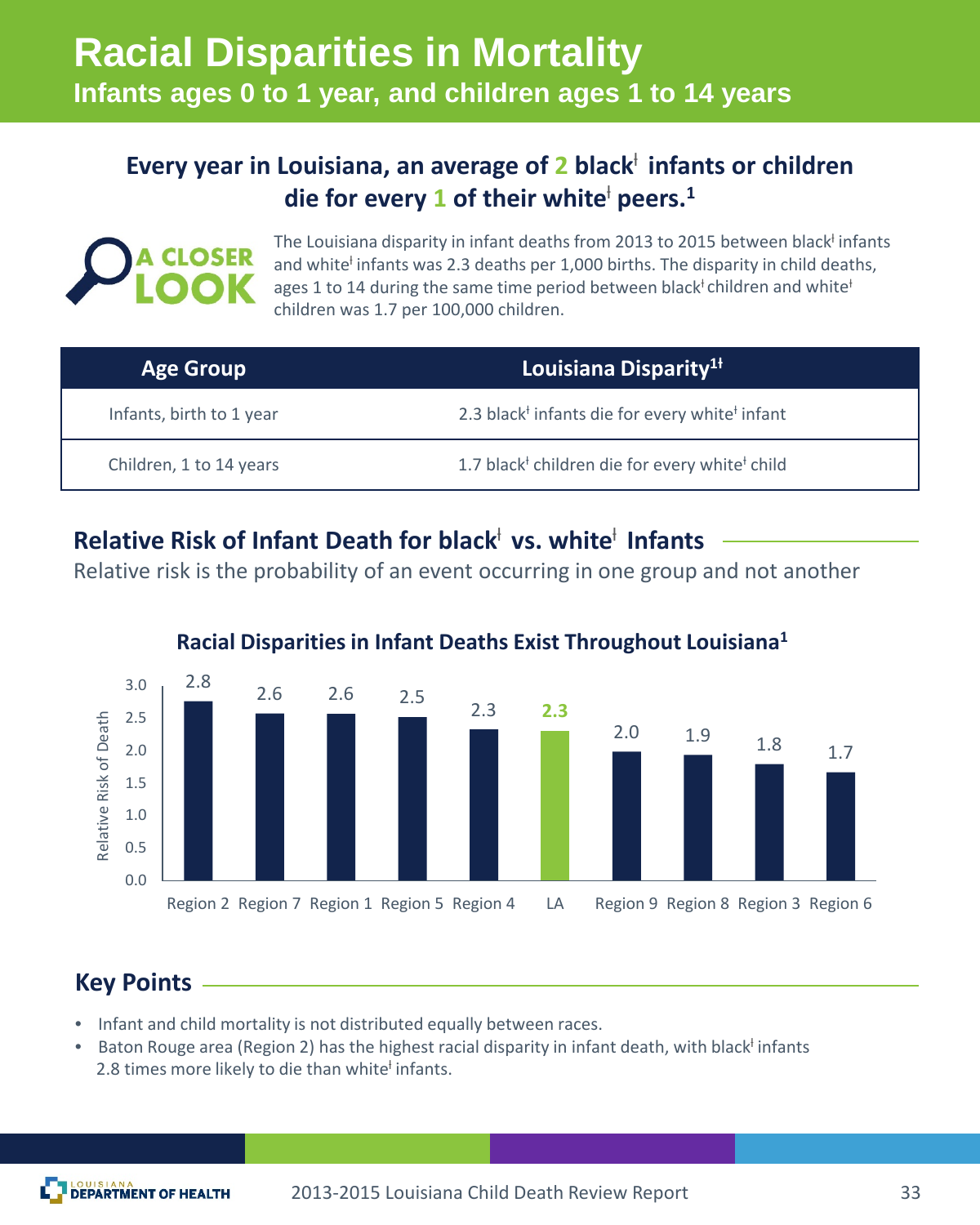# **Appendix**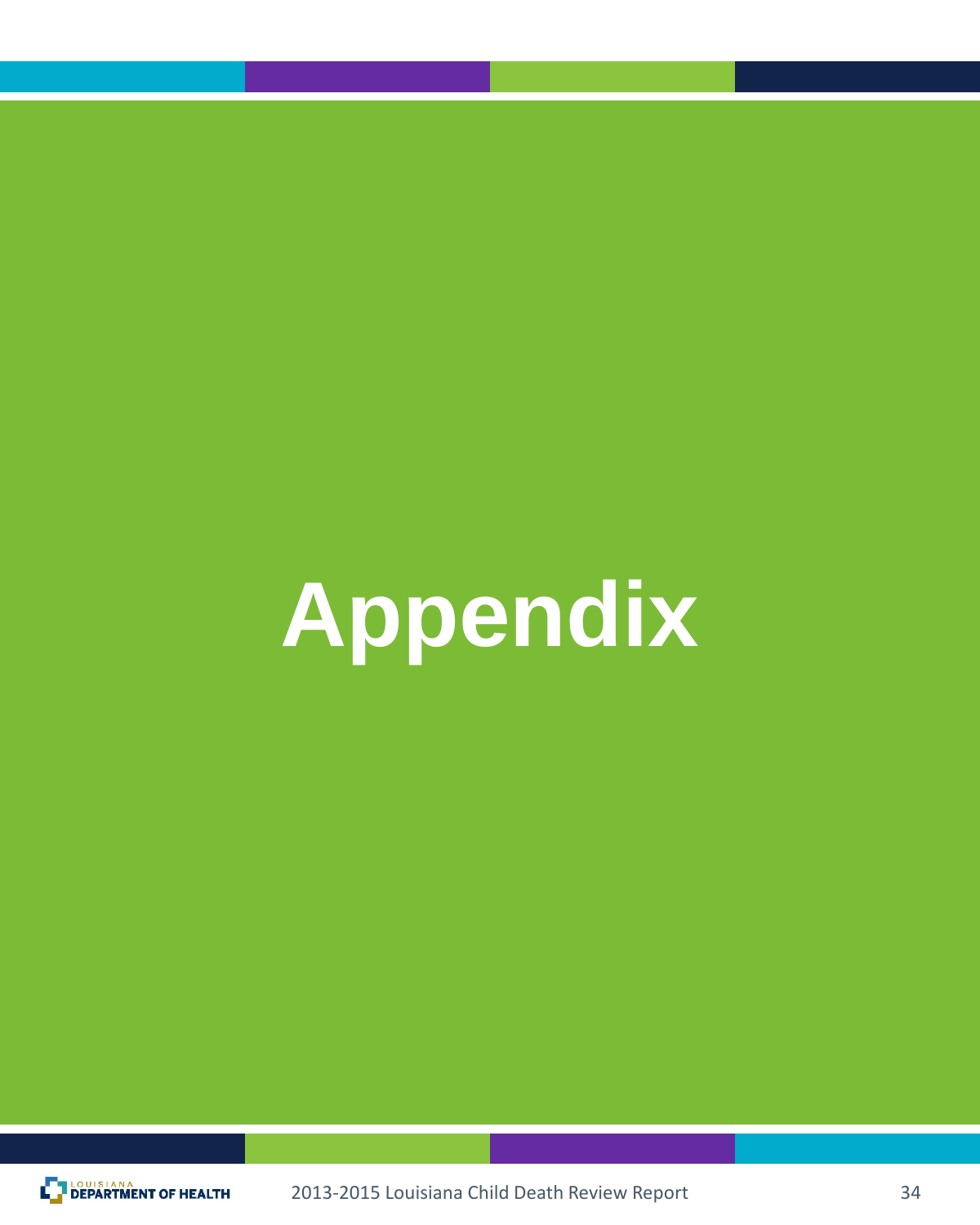### **Child Death Review Overview A quick guide to the Child Death Review process**

#### **What is the purpose of the Child Death Review (CDR)?**

The Louisiana Department of Health (LDH), Office of Public Health (OPH), Bureau of Family Health (BFH), coordinates the Child Death Review (CDR) Program. Per R.S. 40:2019 CDRs are mandated for deaths of children under 15 years of age. State and local panels meet to review child deaths, identify risk factors, and provide recommendations to help reduce the occurrence of child mortality in the future. Review panels are made up of multidisciplinary groups of professionals. These groups are also called case review teams.

#### **What is the difference between the state and local CDR programs?**

The state case review team reviews cases when there are issues that cannot be resolved at the local level or that require the weight of legislation, that are better addressed by the state panel. The state team is also consulted whenever there are clusters of cases in multiple regions throughout the state.

#### **What types of deaths are reviewed?**

Deaths of children between ages 0 and 14 years of age who die unexpectedly in Louisiana are eligible for case review, regardless of resident status. Commonly reviewed cases include deaths attributable to unintended injuries, homicide, suicide, child abuse or neglect, unknown causes, and SUID.

#### **Does anyone review other types of deaths?**

There are two other mortality review systems currently used by Louisiana's Bureau of Family Health. These are the Pregnancy Associated Mortality Review (PAMR) and the Fetal Infant Mortality Review (FIMR). Mothers who die during or within one year of pregnancy are eligible for case review through PAMR. Infants who die but are not eligible for CDR may be reviewed through the FIMR system. These cases include infants who died of medical causes between birth and their first birthday. Finally, deaths due to child abuse and neglect are also reviewed by the Department of Children and Family Services (DCFS).

#### **How are deaths identified?**

The Louisiana Office of State Registrar and Vital Records provides data on newly registered deaths to the Bureau of Family Health's mortality surveillance team each month. Regional Maternal and Child Health (MCH) Coordinators use these data to identify deaths in their assigned regions.

#### **What happens after a death is identified?**

The Regional MCH Coordinators obtain case information from medical records, autopsies, death scene investigations, and first responder reports. This information is entered into a secure database and used for surveillance at the state level, and to create case summaries which are presented for review at regional CDR meetings.The review process is designed to find ways to prevent future similar deaths using these data.

#### **Who decides what deaths will be presented at the CDR meetings?**

Regional MCH Coordinators are registered nurses charged with, among other duties, coordinating CDR meetings in each of their public health regions. All unexpected deaths of children under 15 years of age are reviewed by CDR teams. In Louisiana, Regional MCH Coordinators use information gathered from case abstraction to determine which cases meet CDR criteria. Criteria are based on age at death, residency status, and cause of death. Please see page 36 for Death Review Algorithm.

#### **How are the recommendations from the CDR meetings used?**

Recommendations from the CDR meetings are referred to regional Community Action and Advisory Teams (CAAT). Community action teams are comprised of multidisciplinary stakeholders and develop action plans based on the recommendations generated from the CDR meetings. 35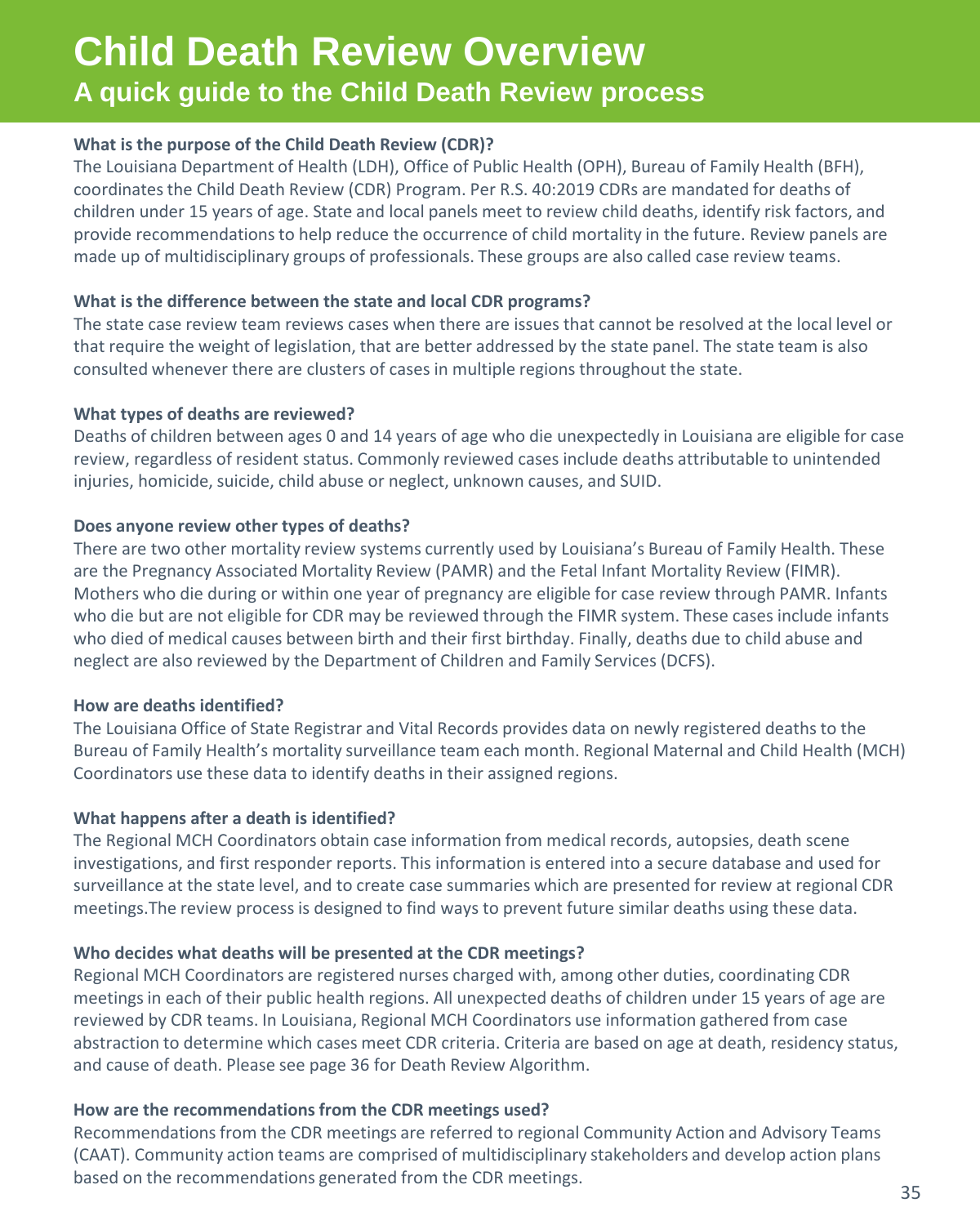## **Death Review Algorithm**

### **Case review determination**

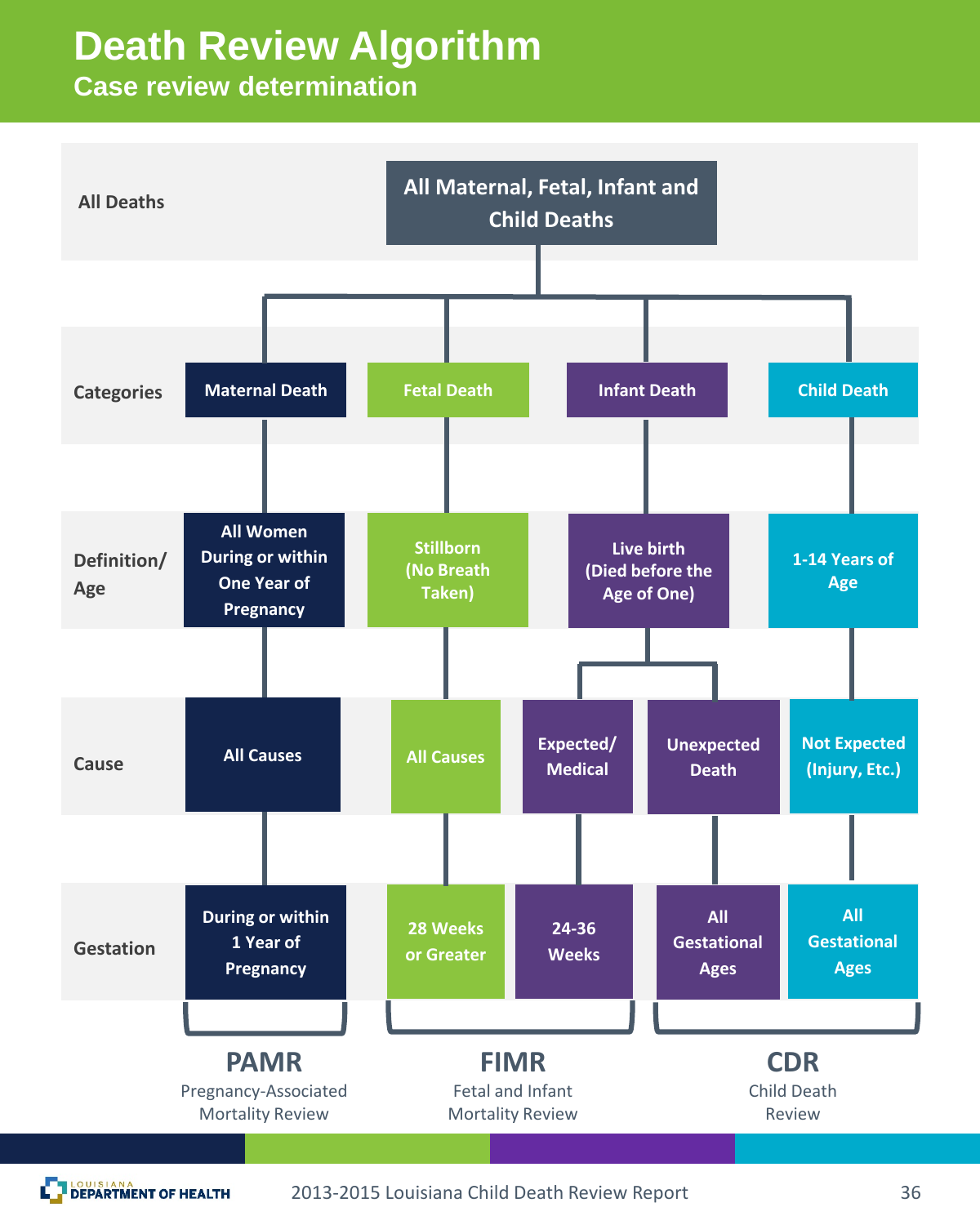# **2017 State Child Death Review Members**

| <b>Position</b>                                                                                                                                                                                                                       | <b>Current Incumbent</b>                                    |
|---------------------------------------------------------------------------------------------------------------------------------------------------------------------------------------------------------------------------------------|-------------------------------------------------------------|
| State Health Officer, or designee                                                                                                                                                                                                     | Parham Jaberi, M.D.                                         |
| Secretary of the Louisiana Department of Health, or designee                                                                                                                                                                          | Amy Zapata                                                  |
| Secretary of the Department of Children and Family Services, or designee                                                                                                                                                              | Mona Michelli                                               |
| Superintendent of the Office of the State Police, or designee                                                                                                                                                                         | Lt. Dave Kolb                                               |
| State Registrar of the Office of Vital Records, or designee                                                                                                                                                                           | Devin George                                                |
| Attorney General, or their designee                                                                                                                                                                                                   | <b>Emily Andrews</b>                                        |
| Member of the Senate, appointed by the President of the Senate                                                                                                                                                                        | Honorable Yvonne Dorsey-Colomb                              |
| Member of the House of Representatives, appointed by the Speaker of the<br><b>House of Representatives</b>                                                                                                                            | Honorable Scott Simon                                       |
| Commissioner of the Department of Insurance, or designee                                                                                                                                                                              | Korey Harvey                                                |
| Representative of the Louisiana Partnership for Children and Families                                                                                                                                                                 | Sandra Adams                                                |
| Executive Director of the Highway Safety Commission, or the Department of<br><b>Public Safety and Corrections</b>                                                                                                                     | Katara Williams, Ph.D.                                      |
| District Attorney, appointed by the Louisiana District Attorneys Association                                                                                                                                                          | Joseph Waitz Jr.                                            |
| Sheriff appointed by the Louisiana Sheriffs Association                                                                                                                                                                               | Lauren Meher                                                |
| State Fire Marshal, or designee                                                                                                                                                                                                       | Cynthia Gonthier                                            |
| Assistant Secretary of Behavioral Health, or designee                                                                                                                                                                                 | Danita LeBlanc                                              |
| Police Chief, appointed by the Louisiana Association of Chiefs of Police                                                                                                                                                              | Chief Timothy Lentz / Chief Frank<br>Edwards                |
| Forensic Pathologist, certified by the American Board of Pathology and<br>licensed to practice medicine in the state, and appointed by the chairman of<br>the Louisiana State Child Death Review Panel subject to Senate confirmation | Michael Cramer, M.D.                                        |
| Pathologist experienced in pediatrics, appointed by the Louisiana Pathology<br>Society                                                                                                                                                | Deborah Cavalier, M.D.                                      |
| Coroner, appointed by the president of the Louisiana Coroner's Association                                                                                                                                                            | <b>Yancy Guerin</b>                                         |
| Health professional with expertise in Sudden Infant Death Syndrome                                                                                                                                                                    | Laurel Kitto                                                |
| Pediatrician with experience in diagnosing and treating child abuse & neglect                                                                                                                                                         | Laura Clayton Kleinpeter, M.D.                              |
| State Superintendent of Education, or designee                                                                                                                                                                                        | Janice Zube                                                 |
| Director of the Bureau of Emergency Medical Services, or designee                                                                                                                                                                     | Rose Johnson                                                |
| Four citizens from the state at large who represent different geographic areas<br>of the state                                                                                                                                        | Pam Cart<br>Dawn Vick, M.D.<br>Ashlyn Melton<br>Shana Toole |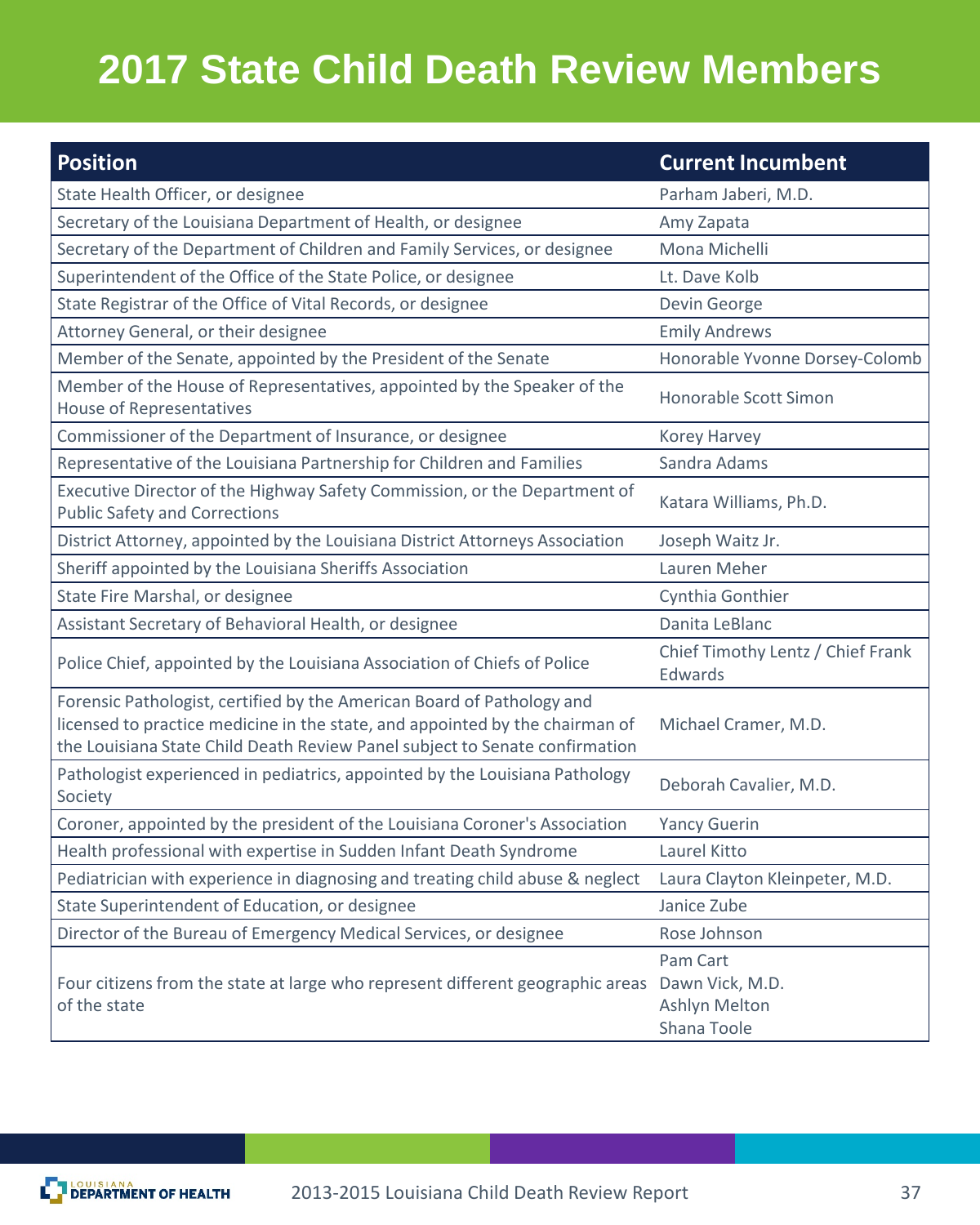# **2017 Regional Maternal and Child Health Coordinators**

| <b>Region</b>    | <b>Coordinator</b>                       |
|------------------|------------------------------------------|
| <b>Region 1</b>  | Rosa Bustamante-Forest, A.P.R.N., M.P.H. |
| <b>Region 2</b>  | <b>Position Open</b>                     |
| <b>Region 3</b>  | Nicole Soudelier, B.S.N., R.N.           |
| <b>Region 4</b>  | Christine Cornell, B.S.N., R.N.          |
| <b>Region 5</b>  | Linda Pickett, R.N.                      |
| <b>Region 6</b>  | Lisa Norman, R.N.                        |
| <b>Region 7</b>  | Shelley Ryan-Gray, B.N., R.N.            |
| <b>Region 8</b>  | Sara Dickerson, R.N.                     |
| <b>Region 9</b>  | Martha Hennegan, R.N.                    |
| <b>Statewide</b> | Robin Gruenfeld, M.P.H.                  |

Note: With the exception of the Regional Maternal and Child Health Coordinators, local CDRs do not have permanent members.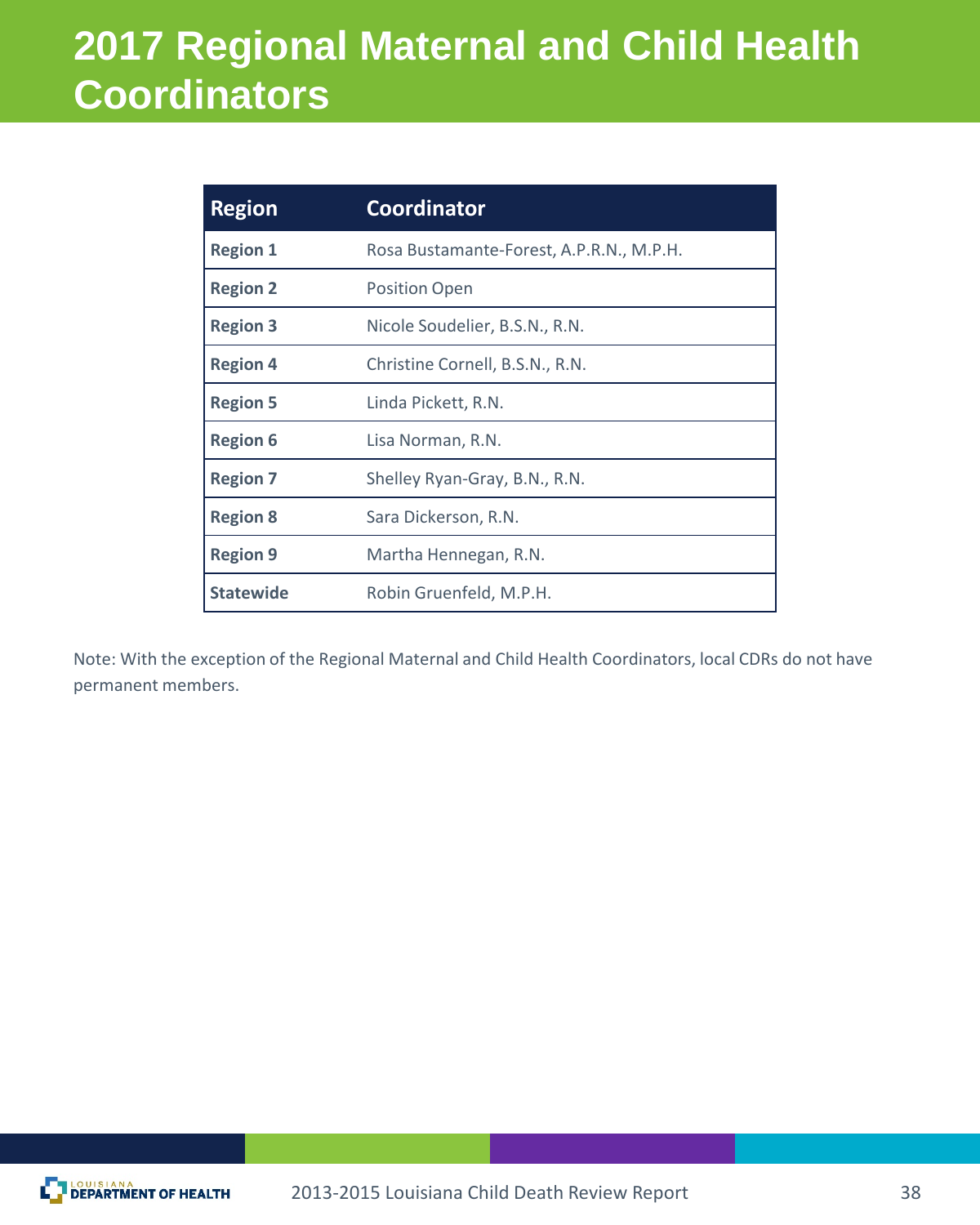# **Acronyms and Definitions**

| <b>Acronym</b> | <b>Definition</b>                                                |
|----------------|------------------------------------------------------------------|
| <b>ASSB</b>    | Accidental Suffocation and Strangulation in Bed                  |
| <b>BFH</b>     | <b>Bureau of Family Health</b>                                   |
| <b>CDR</b>     | <b>Child Death Review</b>                                        |
| <b>CMDCA</b>   | Congenital malformation, deformation and chromosomal abnormality |
| <b>LDH</b>     | Louisiana Department of Health                                   |
| <b>FIMR</b>    | Fetal and Infant Mortality Review                                |
| <b>ICD</b>     | <b>International Classification of Diseases</b>                  |
| <b>MCH</b>     | Maternal and Child health                                        |
| <b>MVC</b>     | Motor Vehicle Crash                                              |
| <b>OPH</b>     | <b>Office of Public Health</b>                                   |
| <b>PAMR</b>    | <b>Pregnancy-Associated Mortality Review</b>                     |
| <b>PRAMS</b>   | <b>Pregnancy Risk Assessment Monitoring System</b>               |
| <b>SIDS</b>    | Sudden Infant Death Syndrome                                     |
| <b>SUID</b>    | Sudden Unexpected Infant Death                                   |

| Term                       | <b>Definition</b>                                                                     |
|----------------------------|---------------------------------------------------------------------------------------|
| Low birth weight           | Less than 2,500 grams at delivery (5.5 lbs.)                                          |
| <b>Fetal death</b>         | Stillborn with gestation greater than 20 weeks or birth weight greater than 350 grams |
| <b>Perinatal death</b>     | Fetal deaths plus deaths to infants under 7 days of age                               |
| <b>Neonatal death</b>      | Deaths to infants under 28 days of age                                                |
| <b>Post-neonatal death</b> | Deaths to infants that occur between 28 days and 365 days after birth                 |
| Infant death               | Deaths to infants under 1 year of age                                                 |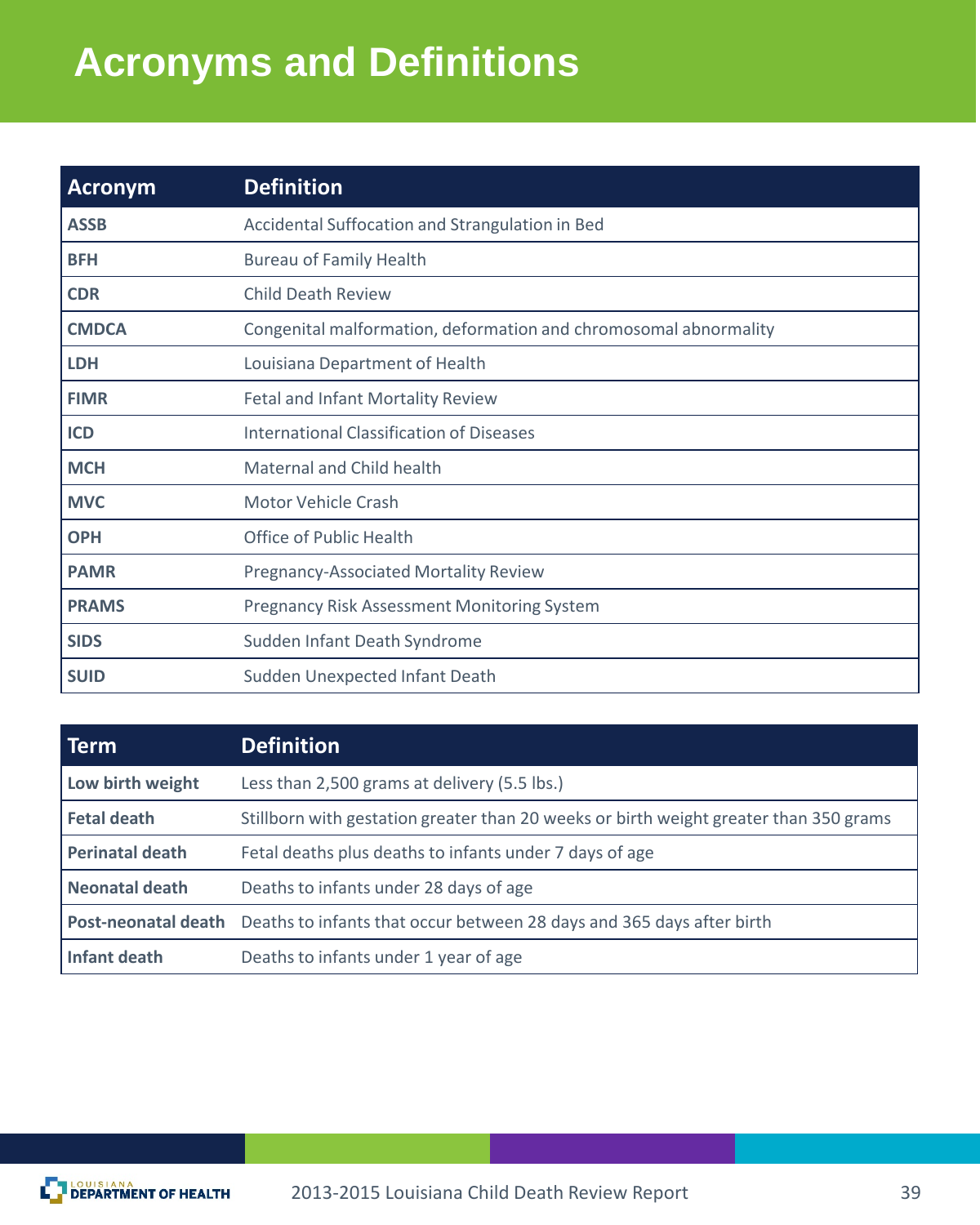# **Cause of Death Explanations6**

### **Cause of Death Explanation**

| <b>Congenital</b><br>malformations,<br>deformations and<br>chromosomal<br>abnormalities<br>(CMDCA) | Referred to as "Congenital Anomalies" throughout Report for ease of reading. This<br>category includes anencephaly and similar malformations, congenital hydrocephalus,<br>spina bifida, other congenital malformations of the nervous system, congenital<br>malformations of the heart, other congenital malformations of the circulatory<br>system, congenital malformations of genitourinary system, congenital malformations<br>and deformations of musculoskeletal system, limbs and integument, Downs<br>syndrome, Edward syndrome, Patau syndrome, other congenital malformations and<br>deformations and other chromosomal abnormalities not elsewhere classified. |
|----------------------------------------------------------------------------------------------------|----------------------------------------------------------------------------------------------------------------------------------------------------------------------------------------------------------------------------------------------------------------------------------------------------------------------------------------------------------------------------------------------------------------------------------------------------------------------------------------------------------------------------------------------------------------------------------------------------------------------------------------------------------------------------|
| <b>Conditions</b><br>originating in the<br>perinatal period                                        | Referred to as "Perinatal Period Conditions" throughout Report for ease of reading.<br>This category includes disorders related to the length of gestational age and fetal<br>growth, effects from maternal factors and complications, infections specific to the<br>perinatal period, hemorrhage and hematological disorders and other perinatal<br>conditions.                                                                                                                                                                                                                                                                                                           |
| Diseases of the<br>nervous system                                                                  | This category includes inflammatory diseases of the central nervous system, systemic<br>atrophies primarily affecting the central nervous system, degenerative diseases of<br>the nervous system and cerebral palsy and other paralytic syndromes.                                                                                                                                                                                                                                                                                                                                                                                                                         |
| <b>Diseases of the</b><br>circulatory system                                                       | This category includes rheumatic fever; hypertensive diseases; ischemic heart<br>disease; pulmonary heart disease and diseases of pulmonary circulation;<br>cerebrovascular diseases; diseases of arteries, arterioles and capillaries; and diseases<br>of veins, lymphatic vessels and lymph nodes.                                                                                                                                                                                                                                                                                                                                                                       |
| <b>Diseases of the</b><br>respiratory system                                                       | This category includes respiratory infections, influenza, pneumonia, lung diseases<br>due to external agents and diseases of the pleura.                                                                                                                                                                                                                                                                                                                                                                                                                                                                                                                                   |
| <b>External causes of</b><br>mortality (injuries)                                                  | This category includes deaths from injuries (unintentional and intentional) and causes<br>not related to a medical condition, including motor vehicle accidents, other and<br>unspecified transport accidents, cuts, falls, accidental discharge of firearms,<br>homicide, suicide, drowning and submersion, accidental suffocation and<br>strangulation in bed and other suffocation and strangulation.                                                                                                                                                                                                                                                                   |
| <b>Infectious and</b><br>parasitic diseases                                                        | This category includes transmissible diseases, including intestinal infectious diseases,<br>tuberculosis, zoonotic bacterial diseases, spirochetal diseases, rickettsioses and viral<br>diseases.                                                                                                                                                                                                                                                                                                                                                                                                                                                                          |
| <b>Sudden infant death</b><br>syndrome<br>(SIDS)                                                   | This category includes deaths among infants less than one year of age that occur<br>suddenly and for which the causes of death are not able to be determined even after<br>a full investigation and autopsy.                                                                                                                                                                                                                                                                                                                                                                                                                                                               |
| <b>Sudden unexpected</b><br>infant death<br>(SUID)                                                 | This category includes deaths among infants less than one year of age that occur<br>suddenly, unexpectedly and for which the causes of death are not immediately<br>obvious prior to investigation.                                                                                                                                                                                                                                                                                                                                                                                                                                                                        |